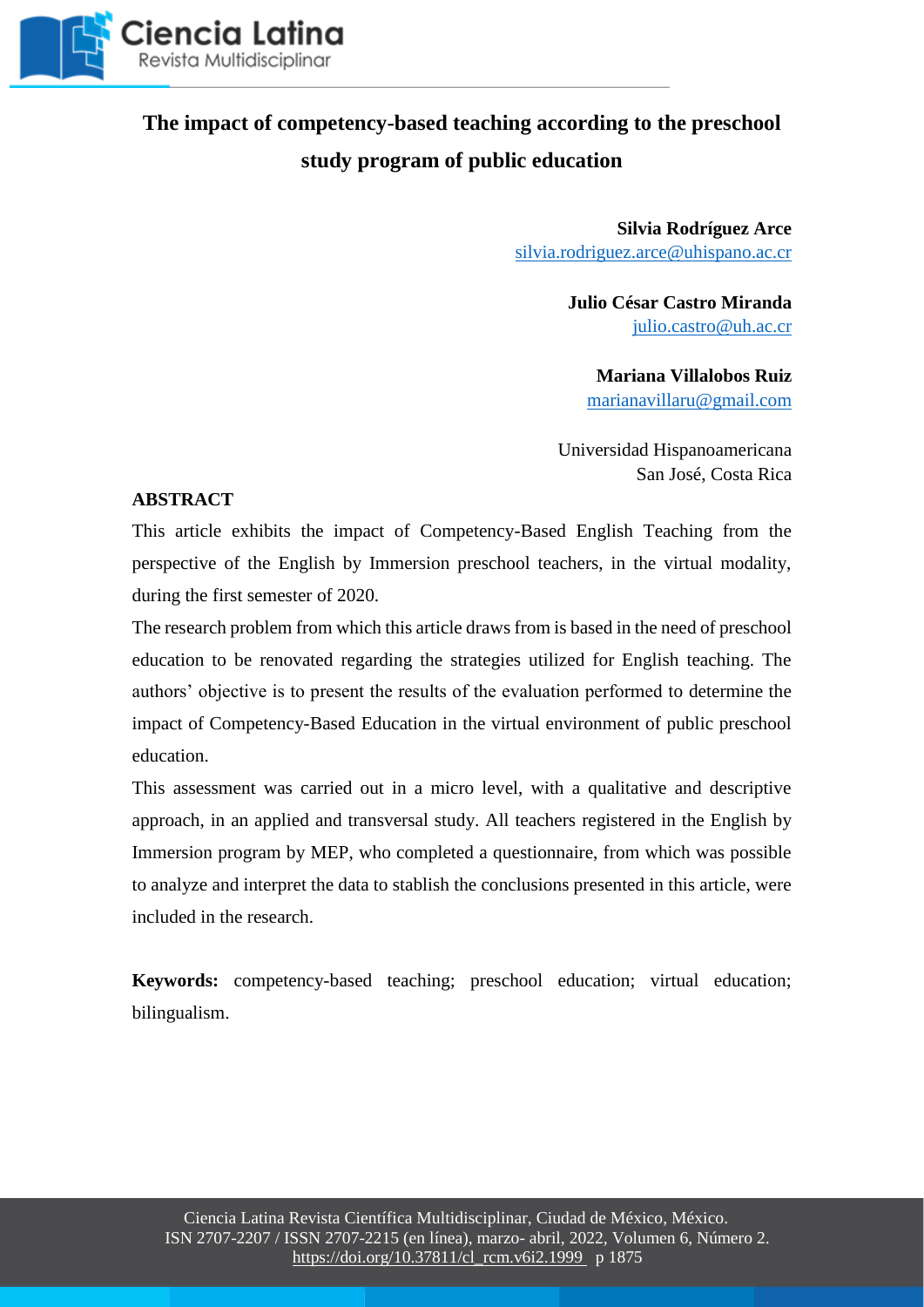# **El impacto de la enseñanza basada en competencias según el programa de estudios preescolar de la educación pública**

## **RESUMEN**

El estudio de la profesión docente y las experiencias que surgen a lo largo de su gran labor en las aulas ha sido un tema de interés para muchos investigadores en ámbito educativo. Esta investigación, no es la excepción, sin embargo, tiene una gran peculiaridad: el estudio y exploración el desempeño de la población docente de inglés por inmersión en Preescolar en el mundo de la educación virtual.

En este escrito se ha dado a conocer el impacto que ha tenido la enseñanza de inglés por competencias basado en la unidad naranja del plan de estudios en preescolar de la Educación Pública Costarricense en la repentina migración a la virtualidad debido a la emergencia mundial por COVID19.

Diferentes autores reconocen que la persona docente de preescolar es un agente indispensable en la educación, y las estrategias que como profesionales crean para enseñar a sus alumnos representan el camino al conocimiento para adquirir las competencias más básicas para la vida. La manera en que las docentes perciban la educación virtual y la situación que han experimentado, influencia en gran medida el proceso pedagógico.

**Palabras clave:** enseñanza por competencias; educación preescolar; educación virtual; bilingüismo.

> Artículo recibido: 03 marzo 2022 Aceptado para publicación: 20 marzo 2022 Correspondencia: [silvia.rodriguez.arce@uhispano.ac.cr](mailto:silvia.rodriguez.arce@uhispano.ac.cr) Conflictos de Interés: Ninguna que declarar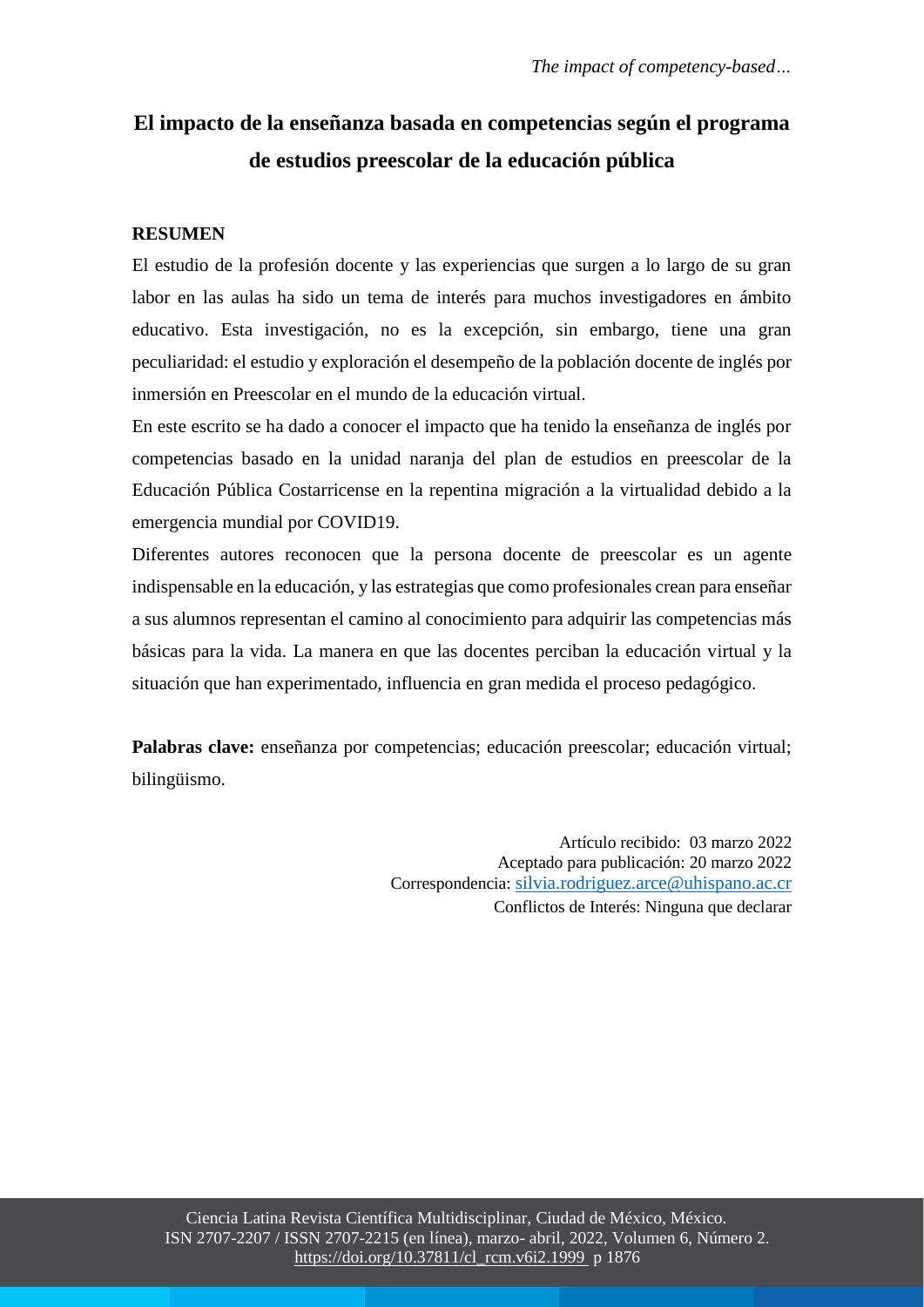#### **INTRODUCTION**

This research works with a sample of 30 teachers registered in the Alliance for Bilingualism for preschool Education in Costa Rica. They were exposed to a questionnaire based on the experienced they have been developing during the migration to the new virtual education system according to the competences involved in the preschool curriculum for public education.

Firstly, it is vital and important to define what competency-based teaching is:

Competency-based education has its roots firmly in the Behaviorist tradition popularized in the United States during the 1950s by educators such as Benjamin Bloom. CBE (Commander of the Order of the British Empire) became popular in the United States during the 1970s where it was used in vocational training programs. The approach spread to Europe in the 1980s and by the 1990s, it was being used in Australia to measure professional skills. Throughout its evolution, CBE has been known by a variety of names including performance-based learning, criterion-referenced learning, and capabilities-driven instruction (Bowden, 2004, p. 91).

For this method, Cano (2008) says "it is important to be able to search for the main information at all times, also, to be able to select it from a lot of possibilities, then, be able to process it, treat it, interpret it and appropriate it to generate the necessary knowledge that allows us to solve the situations that arise" (2008, p.2). In this approach it is necessary to look for the key information, in other words, "competencies are neither curricula nor learning objectives… What they do provide is a framework based on performance outcomes around which a curriculum is developed and delivered and against which performance can be measured.". (Kim, 2015, p. 286). Successful completion of each specific task involves a set of skills and knowledge which must be accurately applied.

Furthermore, there is a theory called "Multiple intelligences" which is very involved in the competency-based learning. In a research Gardner (1994) cited by Cano (2008) states the importance of having multiple intelligences in mind. "In this sense, with competency designs they have a place in non-strictly cognitive intelligence training, such as emotional intelligence, which can help us to respond to a situation efficiently or to adapt to changing realities" (2008, p.3).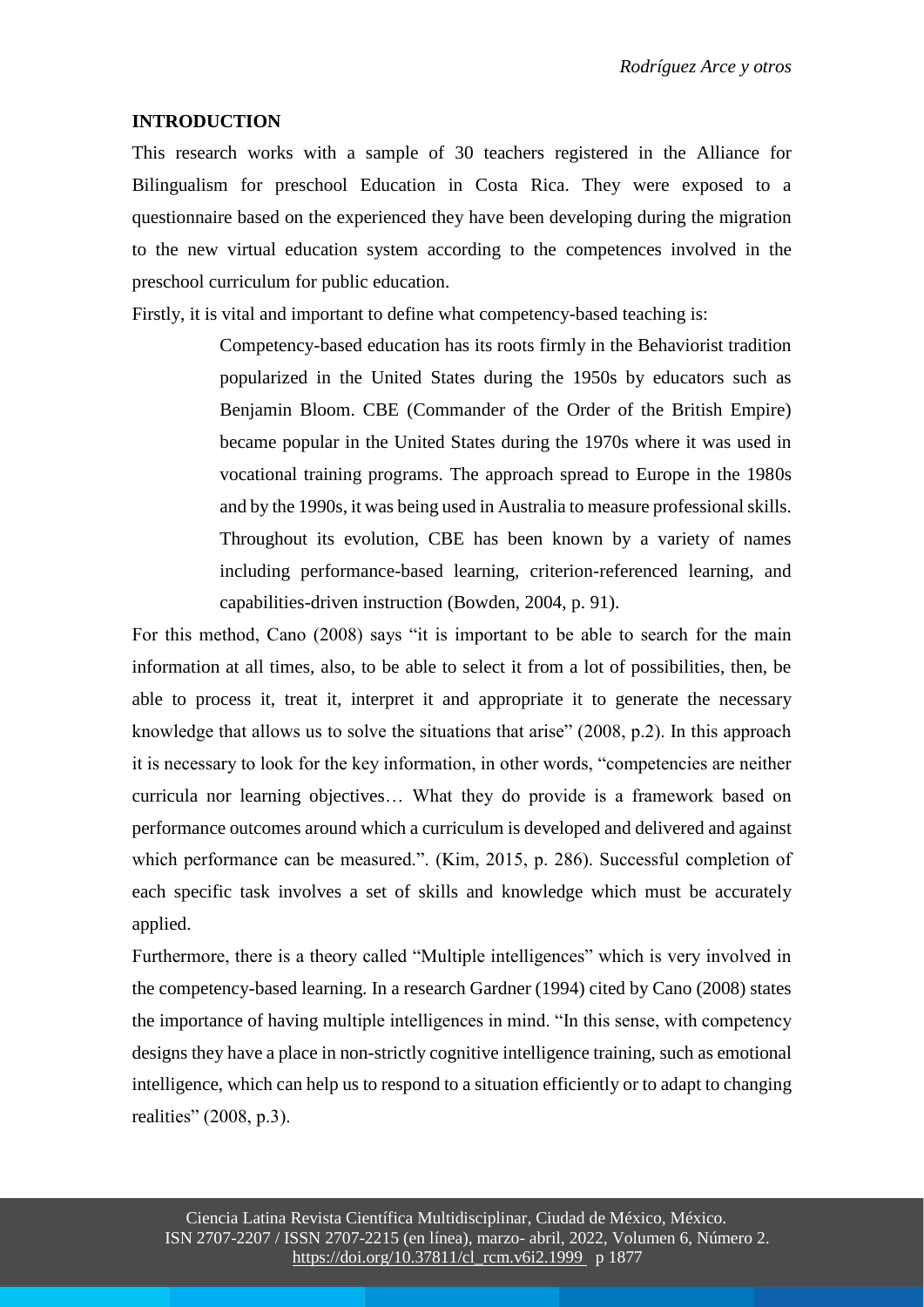The previous information clearly states that the education by competences integrates the multiple intelligences. Cano found that the human intelligence is diverse. It involves different skills including the emotional field to potentiate the different areas of learning. This kind of intelligence which guides people to properly react before any kind of reality.

> Gardner wanted to define human potential by going beyond the IQ (intelligence quotient) score. His theory has led to the development of intelligence tests that contain questions for which more than one answer can be correct. This provides an opportunity for the test taker to demonstrate creative thinking. These tests are based on the idea that different types of intelligence can produce different but equally valid answers to the same question. (Chinyi, & Sreenidhi, 2017, p. 2014).

The current preschool curriculum, introduced in 2014, is used in all Costa Rican public preschool institutions in both English and Spanish. The new program was made to fulfill new educational needs which is very paired with the competency- based learning and teaching. "Today's social, cultural, scientific and technological changes have generated different needs and interests in boys and girls, which is why it is necessary to create a new study program that satisfies them and takes into account their potential". (Ministerio de Educación Pública, 2014, p. 11). For this reason, the research aims to study the teaching of these competencies in the new virtual environment.

The curricular approach of this program represents the theoretical orientation on which pedagogical practice is based. The Preschool Education Study Program based on the Educational Policy Towards the XXI Century, has a constructivist curricular approach. Coll states

> This approach is based on renowned researchers who provide valuable contributions, such as: Piaget (cognitive development and human information processing), Ausubel (meaningful learning), Bruner (acquisition ofconcepts), Vigostky (sociocultural theory of development and zone of near or potential development) and Wallon (socio-affective development), which integrate a series of explanatory and articulated principles that allow diagnosing, establishing and making informed decisions, about teaching and learning that seek to complement the theory with the practice. (1996, p.5)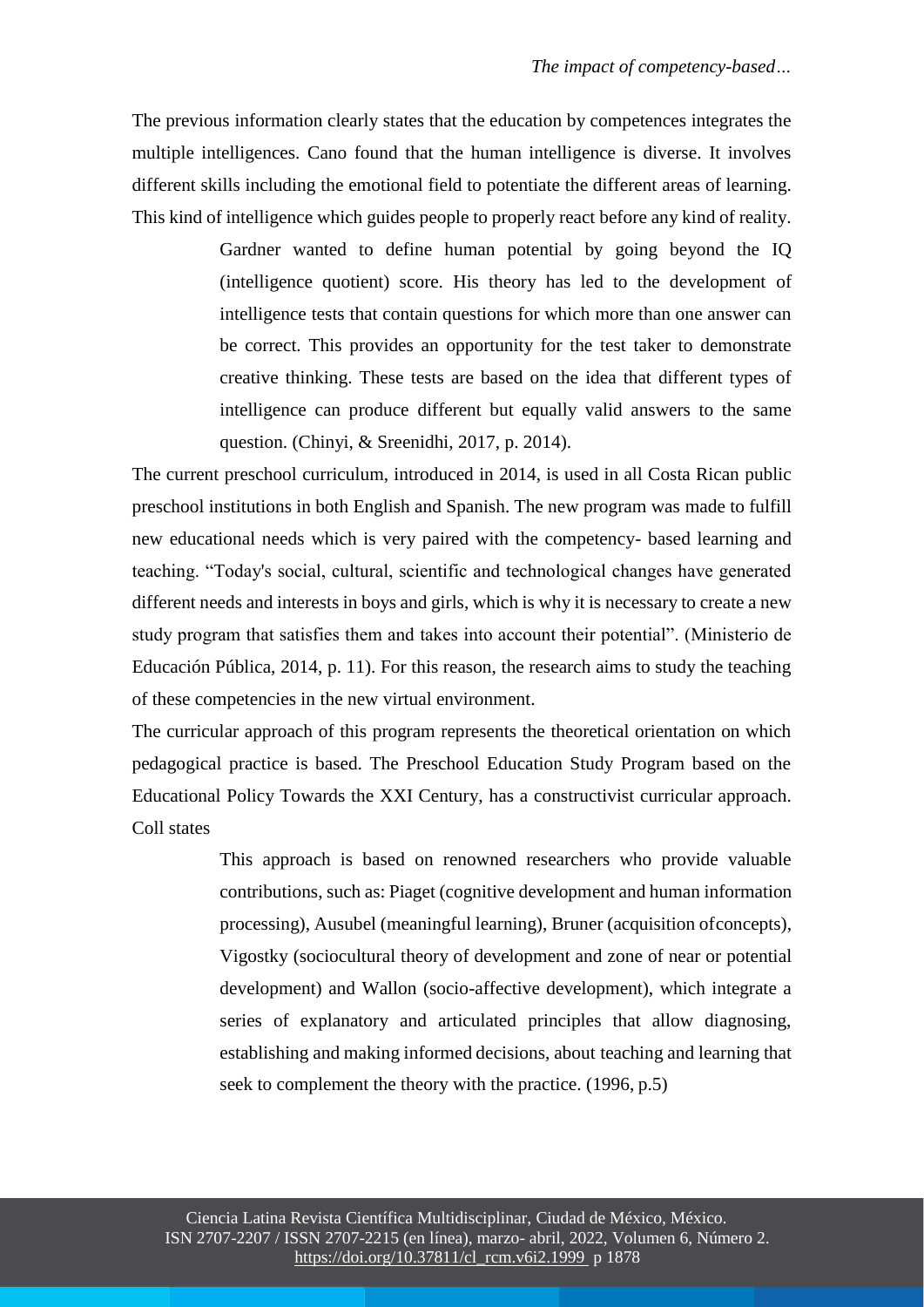On the other hand, virtual education has long been criticized by those who consider physical contact necessary to ensure effective learning. However, the advancement of technologies has made possible the barriers to learning in non-face- to-face models.

> Distance learning traditionally has focused on nontraditional students, such as full-time workers, military personnel, and nonresidents or individuals in remote regions who are unable to attend classroom lectures. However, distance learning has become an established part of the educational world, with trends pointing to ongoing growth. (Berg, 2016).

It is emphasized that the distance education has been constantly growing so fast, in fact, nowadays distance education is not just for mature students but for any kind of students.

#### **PROBLEMATIZATION**

The problem of this research is based on the need for the public English teaching in preschool to be reformed and observed in terms of the strategies used to teach the language. It is proposed that virtually competency-based teaching in preschool can work to eventually teach English in preschool according to the MEP's program contents. In the following paragraphs, there are showed different reasons for which these topics must be formally researched.

Throughout history, education has been formally studied and reformed. This branch of the social sciences, like many professions, have had to adapt to the divergence of technologies, and to the different problems that are manifested in the world.

Previously, it was doubted that education will become virtual and will show quality learning as a result. However, it can be observed how the new generations of children handle technologies better and better, which makes it possible to question whether virtual learning can really be a real problem, or a social advantage. "The purpose of teaching is to promote and improve learning. A multifaceted and fair approach to assess the quality of teaching can identify strengths and weaknesses and allow excellence in teaching to be rewarded or additional training provided when appropriate". (Burce, 2014).

The previous comment shows that in teaching it is intended to identify strengths and weaknesses which is not usually in the traditional methods. As it is known teachers are the center of the process and they just transmit the knowledge. However, the competencybased learning seeks to help the student find the strengths and weaknesses of themselves. In a competency-based curriculum, students are rewarded only for successful completion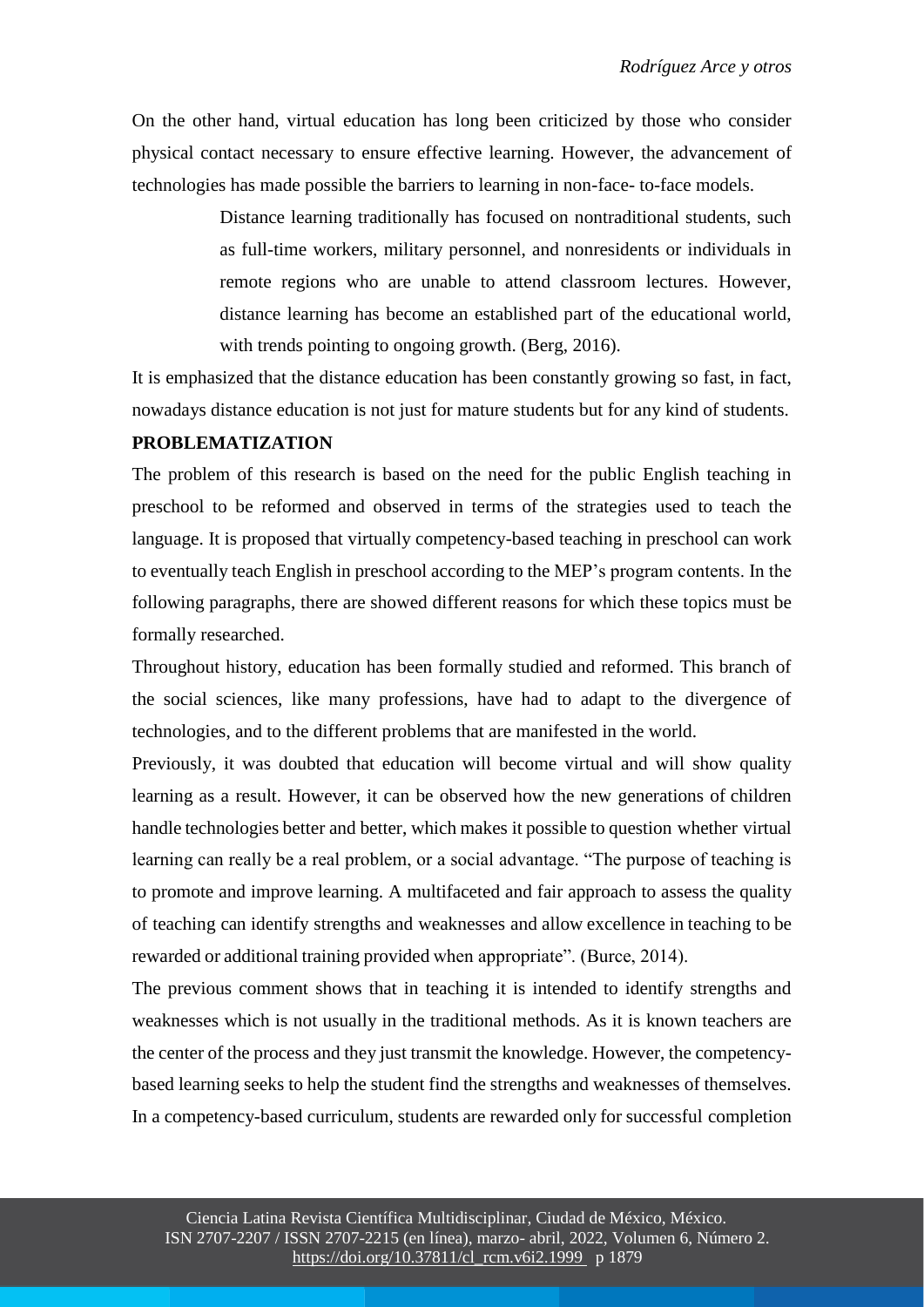of authentic tasks. Ideally, at the beginning of a course, each student is given an initial assessment determining the level of proficiency. Students then proceed to learn the material, at their own pace, getting lots of informational feedback from the teachers. Students know, at every level of their work, where they are and what they need to do to meet thecompetency standards (Griffith, W; & Lim, H, 2014, p.6)

The foregoing is part of a changing world, in which the student is involved in an educational process as a protagonist. Likewise, this research seeks to study the flexibility that the teacher and the student have had when getting involved in a virtual educational process, based on in the acquisition of competencies of the preschool curriculum. National

#### *Forum on Education Statistics states:*

Rapid advancements and innovations in virtual education are providing education agencies, educators, and students with new opportunities for teaching and learning. In recent years, virtual education has become an integral part of K12 education and nearly every student is exposed to virtual learning in some context, whether as a single aspect of a traditional course or program, in an entirely virtual program, or in any combination of traditional and virtual learning. (2015, p.1).

This research also explores the problem in the various opinions of parents, teachers, and administrators who usually state that virtual education does not have a positive future. But the reality is that children and teachers are quite familiar with virtual education, from the moment they use a device until they perform a task with the help of their tablet or a video, even when learning through a video tutorial in face- to-face classes.

> Virtual education is often a core aspect of curricula and class instruction, and students and teachers are increasingly adeptat integrating lectures, lessons, and group work delivered via computers, tablets, and other devices into daytoday teaching and learning. Moreover, many students and teachers no longer distinguish between virtual and traditional learning — the technology and tools used in virtual education are familiar to them and are no more novel than a pencil. (National Forum on Education Statistics, 2015, p.1)

By synthesizing the information, the biggest problem that this research seeks to study is the need to break barriers for a quality virtual education, competency- based teaching and open doors to potentialize it by exploring teachers experience, contributions, and their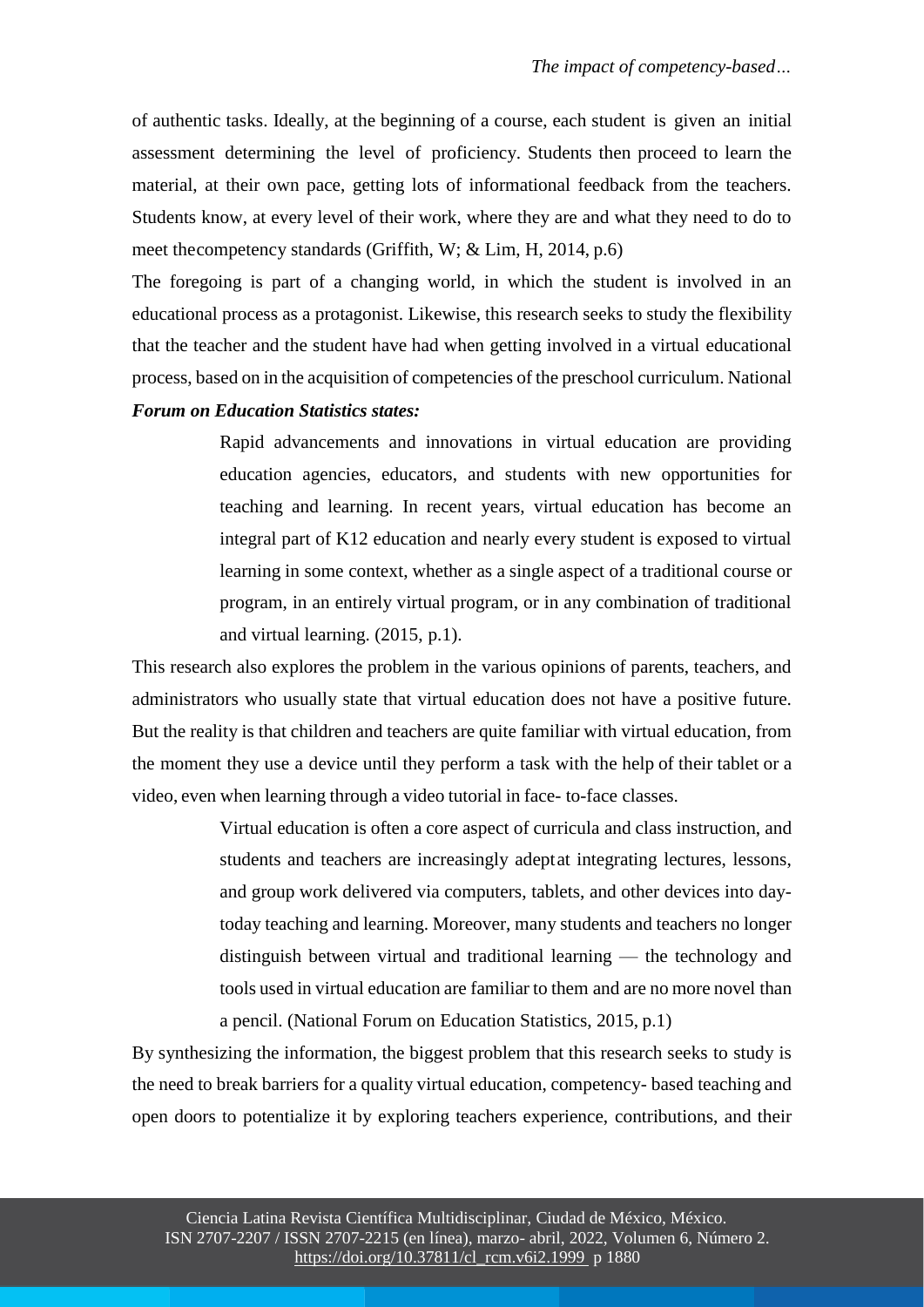important professional opinions in this new stage that education around the world is facing up.

The competency-based education is a concept used for developing students' potential abilities, which focuses on outcomes of learning. Competency-based education addresses what the learners are expected to learn. Virtual simulators help learners practice the techniques spontaneously, while reducing the possible errors; using these methods, standards are better respected, and procedures are improved. (Mosalanejad, Shahsavari, Sobhanian, & Dastpak, 2020, p. 70.)

Throughout the next paragraphs, the most relevant literature that covers the topic of competency-based education will be reflected. Arguments, opinions and theory of different Costa Rican and foreign authors that enrich this investigation to give a broader panorama of the subject exposed in this thesis. The concepts and definitions, previous research, explanation of the study population as well as the English language development of preschool children will be presented, emphasizing the linguistic and cognitive area. Also, relevant theory about English Teaching in preschool Education and the newfangled perspectives of the virtual Education.

In the world of pedagogy and teaching, it is possible to find a diverse kind of methods that have been used throughout history according to global needs. From the pedagogy that is embodied in the writings of Socrates and his famous maieutic, to the most recent texts of Jean Piaget and Lev Vygotsky, who are the main founders of constructivism, as well as Howard Gardner and his theory of multiple intelligences.

The written Preschool study program exposed to the teaching population in 2014, continues to date. It was created due to the constantly changing world. Ministry of Public Education states: "Today's social, cultural, scientific and technological changes have generated different needs and interests in boys and girls, which is why it is necessary to create a new study program that satisfies them and takes into account their potential."(2014, p.11). In addition to this, it was necessary for the Costa Rican curriculum to respond to new scientific advances in the field of education and neuroscience.

Through the research project previously developed, the problem formulated was related to the impact of the Competency-Based Education from the Costa Rican Preschool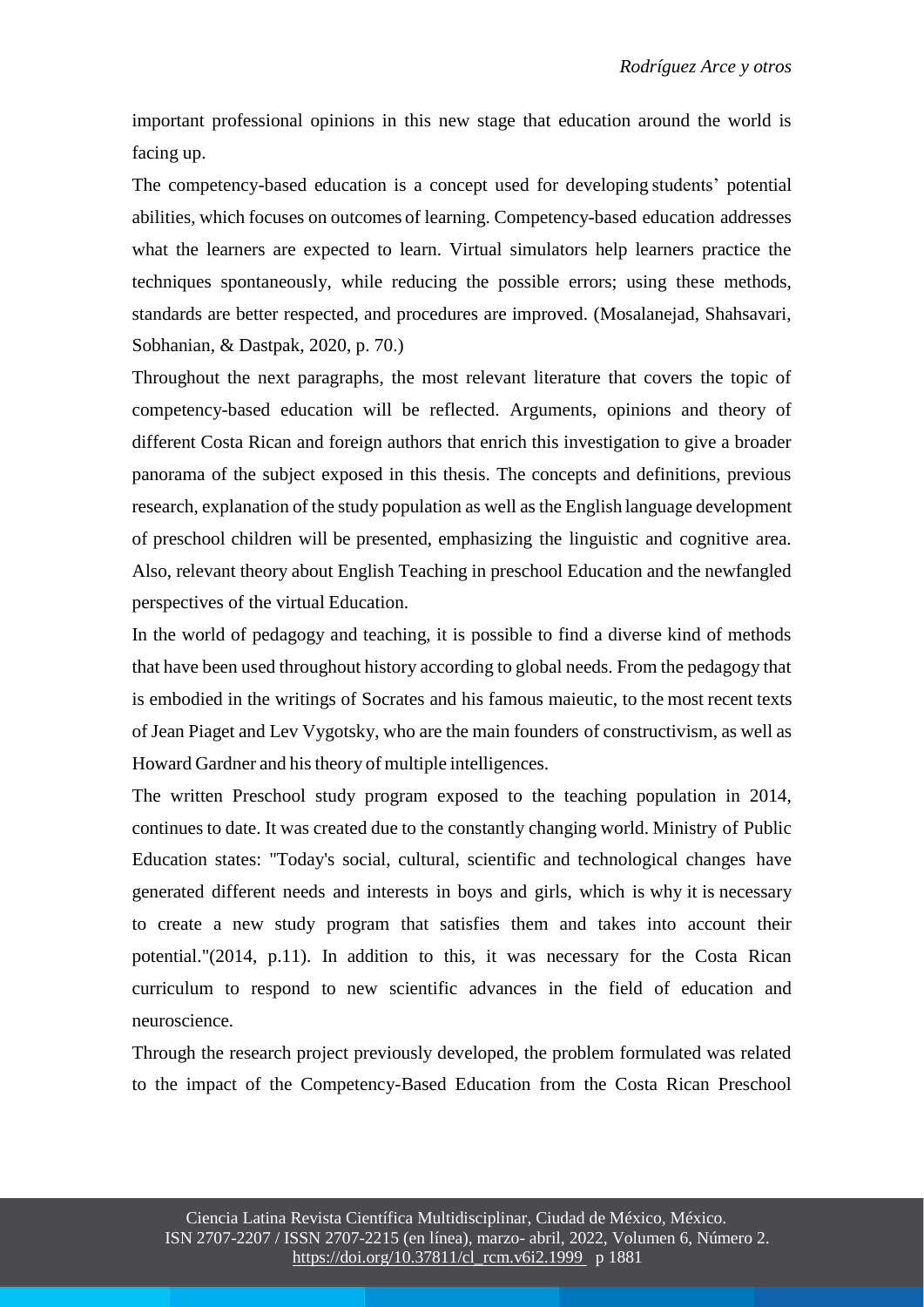program and the use of teaching strategies in a virtual environment due to the COVID-19 pandemic.

Curry & Docherty (2017) have stated:

CBE (Competency Based Education), if well implemented, provides a framework for faculty and students to become true partners in the educational enterprise. CBE design identifies and structures minimally necessary learning outcomes connecting the classroom, lab, and experiential placement to requirements of the next level training and to real-life practice. (p. 65)

Throughout the next paragraphs, the most relevant literature that covers the topic of competency-based education will be reflected. Arguments, opinions and theory of different Costa Rican and foreign authors that enrich this investigation to give a broader panorama of the subject exposed in this thesis. The concepts and definitions, previous research, explanation of the study population as well as the English language development of preschool children will be presented, emphasizing the linguistic and cognitive area. Also, relevant theory about English Teaching in preschool Education and the newfangled perspectives of the virtual Education.

In the world of pedagogy and teaching, it is possible to find a diverse kind of methods that have been used throughout history according to global needs. From the pedagogy that is embodied in the writings of Socrates and his famous maieutic, to the most recent texts of Jean Piaget and Lev Vygotsky, who are the main founders of constructivism, as well as Howard Gardner and his theory of multiple intelligences.

The written Preschool study program exposed to the teaching population in 2014, continues to date. It was created due to the constantly changing world. Ministry of Public Education states: "Today's social, cultural, scientific and technological changes have generated different needs and interests in boys and girls, which is why it is necessary to create a new study program that satisfies them and takes into account their potential."(2014, p.11). In addition to this, it was necessary for the Costa Rican curriculum to respond to new scientific advances in the field of education and neuroscience.

#### *Campo exposes:*

A research carried out in the field of neuroscience related to learning, memory, emotions, motivation, sensory, attentional and motor systems,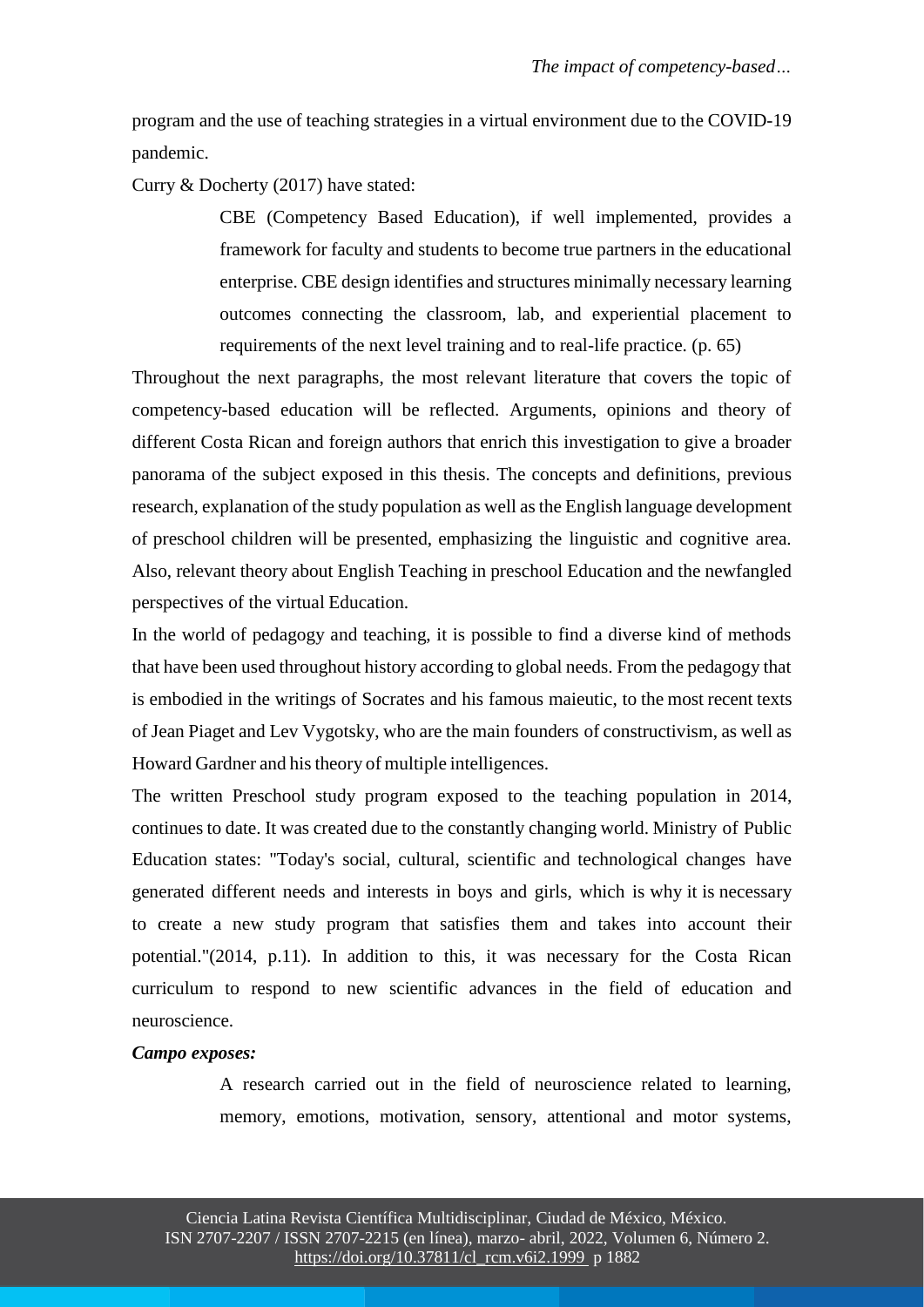among others, indicate that curricular proposals must include these discoveries since they are of vital importance for the educational field. In this sense, it is necessary to incorporate innovative proposals that promote pedagogical practice, which considers the harmony between the brain, learning and human development for the construction of meaningful learning by the student body. (2010, p.11).

On the other hand, the Preschool Program for Public Education in Costa Rica presents a constructivist approach to develop the pedagogical procedures. MEP (2014) "The curricular approach represents the theoretical orientation on which pedagogical practice is based. The Preschool Education Study Program based on the Educational Policy Towards the XXI Century, has a constructivist curricular approach" (2014, p. 14).

> This approach is based on renowned researchers who provide valuable contributions, such as: Piaget (cognitive development and human information processing), Ausubel (meaningful learning), Bruner (acquisition ofconcepts), Vygotsky (sociocultural theory of development and zone of proximal or potential development) and Wallon (socio-affective development), which integrate a series of explanatory and articulated principles that allow diagnosing, establishing and making informed decisions about teaching and learning that seek to complement the theory with practice (Coll, 1996.)

As will be seen later in this document, "constructivism" and the "theory of multiple intelligences" are a fundamental part of the approach under study in this thesis: Competency-based teaching. Relevant information on this approach will be reflected in the following paragraphs.

The approach studied in this investigation is based on the acquisition of different abilities that is going to help the individual to use those skills in real life. According to Levine & Patrick: "Competency-based education is being implemented at deeper levels in more schools every year. It is a major shift in school culture, structures, and pedagogy focused on ensuring that all students succeed and addressing the fundamental shortcomings of the traditional model". (2019, p.2)

This recent investigation made by Levine & Patrick shows some important statements about the concept of Competency-Based Education. The revised 2019 definition of competency-based education is: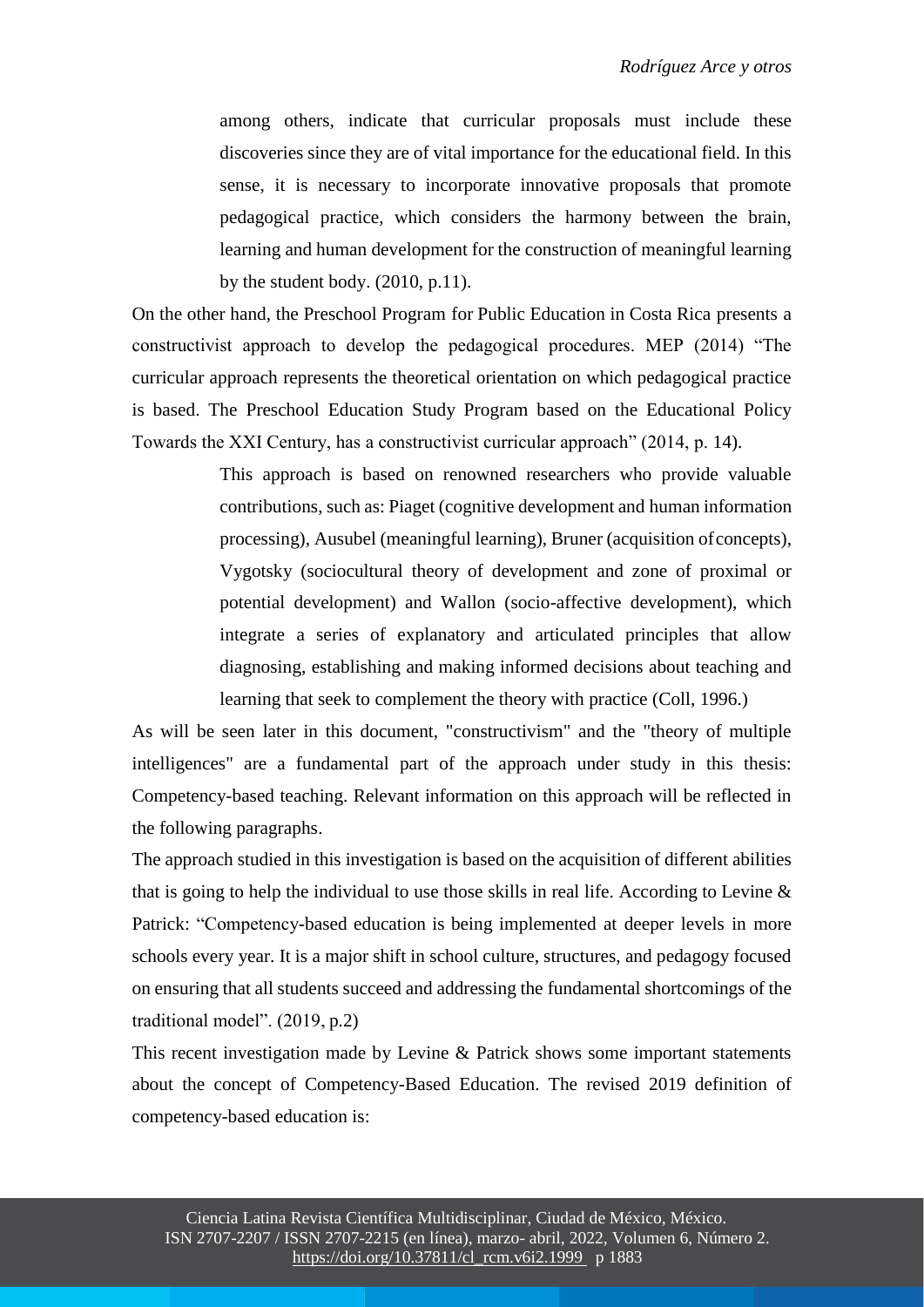- 1. Students are empowered daily to make important decisions about their learning experiences, how they will create and apply knowledge, and how they will demonstrate their learning.
- 2. Assessment is a meaningful, positive, and empowering learning experience for students that yields timely, relevant, and actionable evidence.
- 3. Students receive timely, differentiated support based on their individual learning needs.
- 4. Students progress based on evidence of mastery, not seat time.
- 5. Students learn actively using different pathways and varied pacing.
- 6. Strategies to ensure equity for all students are embedded in the culture, structure, and pedagogy of schools and education systems.
- 7. Rigorous, common expectations for learning (knowledge, skills, and dispositions) are explicit, transparent, measurable, and transferable (2019, p.3)

A competency-based school or district should implement all seven elements of the definition. Strong implementation also requires policies, pedagogy, structures, and culture that support every student in developing essential knowledge, skills, and dispositions. Muluh states:

> The competency-based approach is also referred to as the pedagogy of integration or to an outcomes approach. This approach entails the putting together of all the knowledge, know-how and attitudes required for the solution of real-life problems or situations. Put simplistically and with reference to language learning, using all the grammar, vocabulary, punctuation, and pronunciation to communicate effectively in real time listening, speaking, reading and writing situations. Furthermore, it consists of knowing what to do, where, when and with whom; or being linguistically, communicatively and socio linguistically competent with the learned language. (2012, p. 519).

This paper written by Muluh also presents an essential map to develop competencies and all the process. It is based on four components: Weddle (2006) (cited by Muluh, 2012) "1. An assessment of the learners needs, 2. The selection of the competencies 3. The target instruction 4. An evaluation of the competency attainment" (2012, p.520).

Competency-based education systems provide structures that increase the effectiveness of personalized learning, such as validation of proficiency based on student work, careful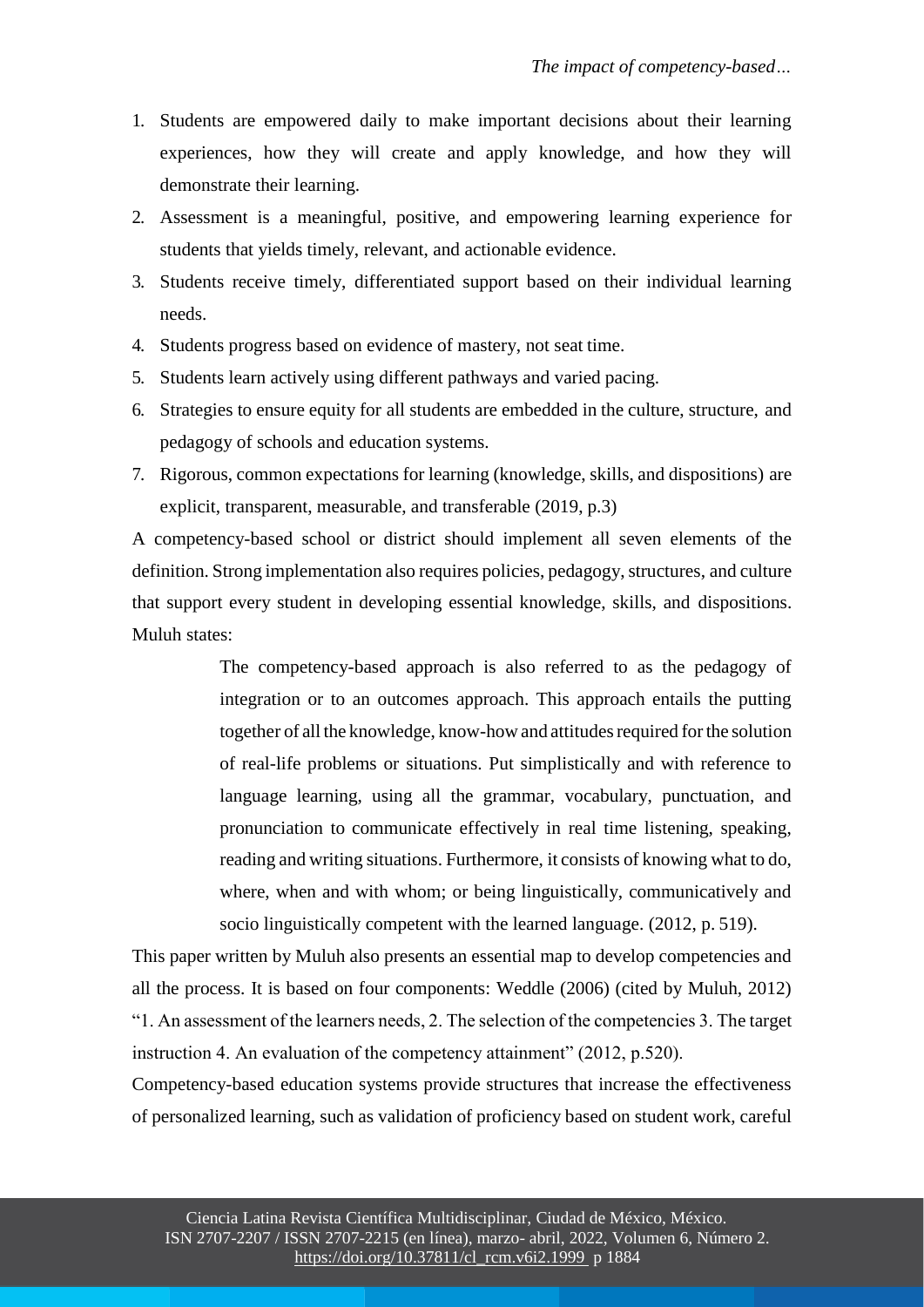monitoring of pace and progress, and an intentional focus on equity to ensure all students reach the same high standards. These competency- based structures form the foundation of equity for all students, with an expectation for demonstrating mastery through evidence. They also ensure that personalization does not reinforce traditional, inequitable structures such as tracking.

Another important statement about the competency-based education is the correlation of different types of skills in everything children face during the educational process. Also, the effective and meaningful action.

> Indeed, the development of competencies involves certain characteristics and components: it involves the mobilization of specific knowledge of procedural, conceptual and attitudinal instruction, at the same time and in an interrelated manner in a particular context; requires the appropriation, assimilation and use functional content and diverse knowledge and implies attending to the complexity and demands of the authentic situations in which they face, for contextualized, effective and meaningful action. (Martinez & Rochera, 2010, p.1029).

The Ministry of Public Education from Costa Rica states three important characteristics for the preschool curriculum. The educational process during the lessons is based on mixing conceptual, procedural, and attitudinal skills at the same time.

On the other hand, competency-based education requires a specific evaluation. One important thing is that the evaluation by competences aims to develop knowledge. The teacher is a trainer and mediator more than a transmitter of knowledge. Villa & Poblete write the following:

> Competency assessment has characteristics that have nothing to do with traditional assessment methods. Of these outstanding characteristics, the following: first, it is a formative and not summative evaluation; second, it must be based on the acquisition of levels of competence, and not on numerical scales; third, it must include previous knowledge and not be related limited to the program of the subject; fourth, we are facing a continuous and planned process, that is, it is not limited to a specific moment, normally at the end of the period; and fifth, in the competence evaluation the evaluator is more formative than vigilant. (2007, p.4).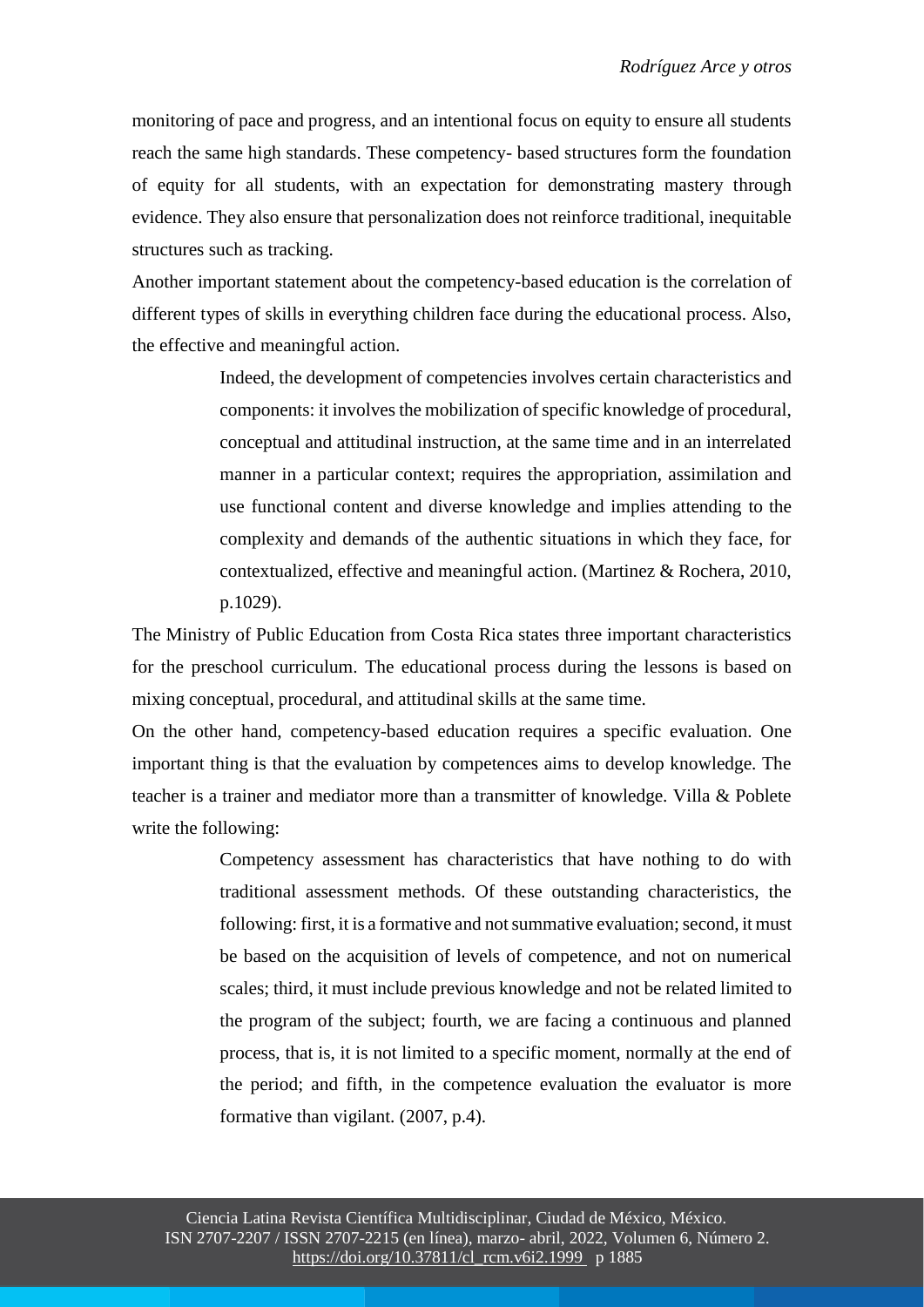Furthermore, the competency-based education includes many roles, is not just the teacher centered, but it looks to integrate the student environment. The intent of the competency assessment is to achieve a comprehensive performance, the main reason in the context of learning; This, in turn, represents behavioral changes of students, teachers, families and all entities committed to this training process. Human behavior change and learning have an inexorable link, since one makes the other's existence clear (López., Mejía & Vargas, 2018, p.5).

Regarding this, Robbins says: "Learning is any relatively permanent change in behavior that occurs as a consequence of an experience" (2004, p.43-44).

#### *Levine & Patrick state:*

Preparing all students for success in the modern world requires moving away from the traditional model of education to one that ensures equity and promotes deep student engagement and learning. Competency-based education is designed to meet this challenge, and its implementation is growing rapidly. The revised definition of competency-based education will help build the field by providing a common understanding of key elements of competency-based systems. The accompanying belief statements, FAQs, and resources will support the design and implementation of the effective, highquality systems that are needed to ensure success for every student. (2019, p.7).

If Competency-Based Education is properly implemented, regardless of the teaching environment, the learning process will be appropriately developed and then applied in real life situations. However, a major challenge was faced by the English by Immersion teachers when schools were shut down for months and the need of assuring the continuity of the school year arose, even if that meant a swift change in the planning, execution, and assessment of the classes, now virtual and not face-to-face, as traditionally done for decades.

The most recent national governments have clearly affirmed the priority English teaching is and in 2019, MEP started implementing a pilot plan named "Abi (Alliance for Bilingualism), which consists of taking a minor group of preschool students to be instructed in the English language. Preschoolers are expected to acquire skills within 3 areas of child development: psychomotor, cognitive, and socio affective. And although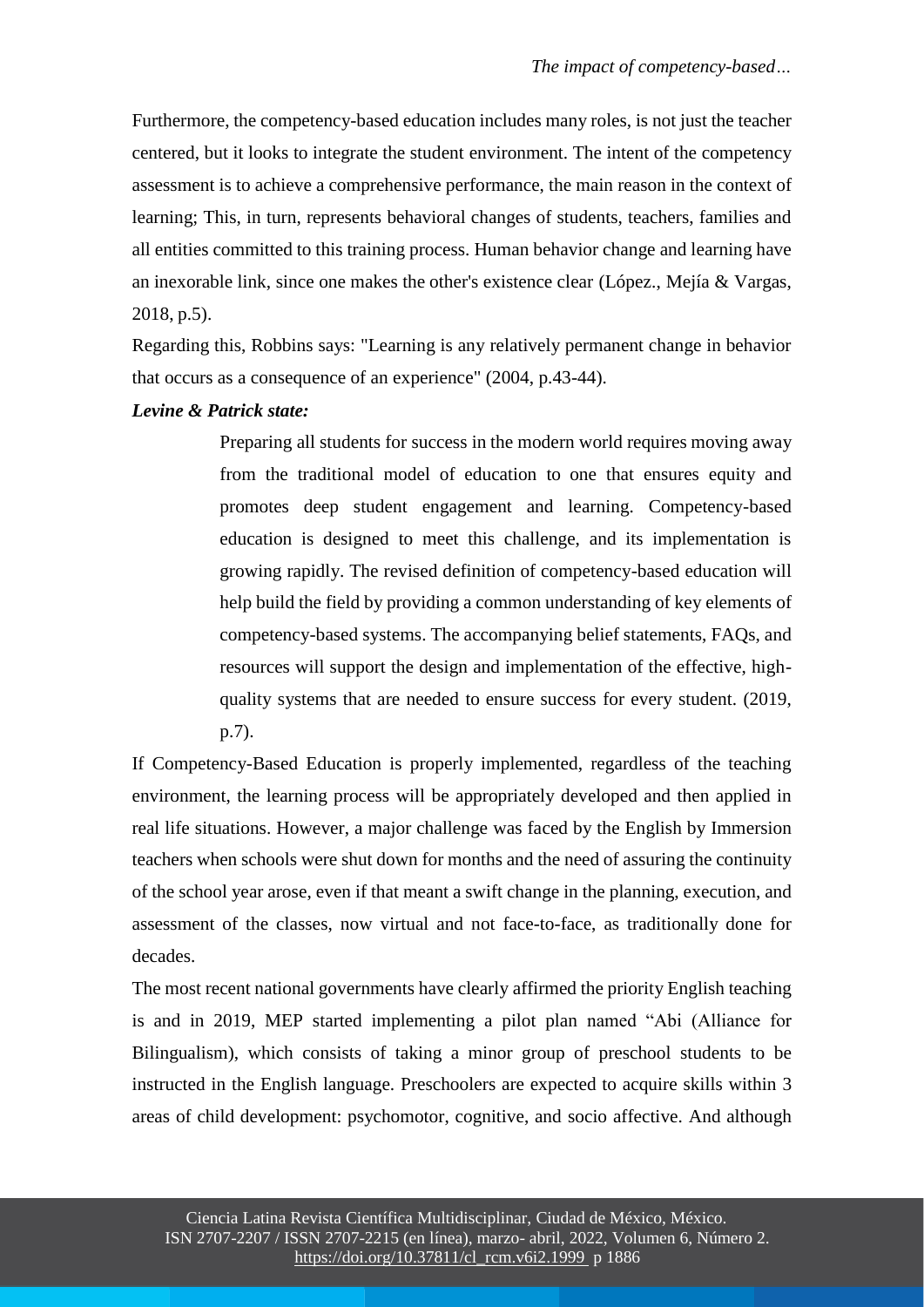MEP's Preschool study program is characterized for interrelating all three areas, the research developed was focused on the competencies regarding the field of "Communication, Expression and Representation", which encompasses "oral comprehension, literacy, literature, phonological awareness, and oral expression related to English as a foreign language" (Villalobos, 2020, p 19), classified in three levels: initial, medium, or advance, according to the acquisition of the skills demonstrated by the student during each trimester of the school year.

## **METHODOLOGICAL STRATEGIES, RESOURCES, AND METHODS**

The research process was conducted with an applied approach, seeking to observe the characteristics of the chosen population, in this case, all teachers in the English by Immersion program by MEP. The study was developed in a certain period, specifically, during the months of January through August 2020, resulting in a transversal type of investigation with a dual purpose: descriptive and analytical.

Due to the use of opinions, interactions, and experiences from the participant teachers as sources of information, the nature of the research was qualitative, based in descriptions and interpretations. It was also a descriptive research, characterized as an attempt to determine, describe, or identify an event or phenomena (Dudovskiy, 2018).

The non-probabilistic population of participants in the study were chosen by the researcher using an inclusion criterion of all teachers registered in MEP's English by Immersion program. The sample entails all 30 immersion bilingual preschool teachers in Costa Rica, covering the entire universe of individuals.

A semi-structured questionnaire was used to collect data from the participants, with the purpose of verifying if teaching English with a Competency-Based model is possible in a virtual environment for preschool education.

### **RESULTS AND DISCUSSION**

As mentioned above, all 30 immersion bilingual preschool teachers were considered in the study; however, 26 teachers voluntary participated in the study, providing the requested answers in the questionnaire. Is the authors' intention to share the most relevant results from the analysis and interpretation of the obtained information.

 Most teachers work in public preschool institutions located in the metropolitan area of the country (mainly Cartago and San José). It stands out that only 3 teachers work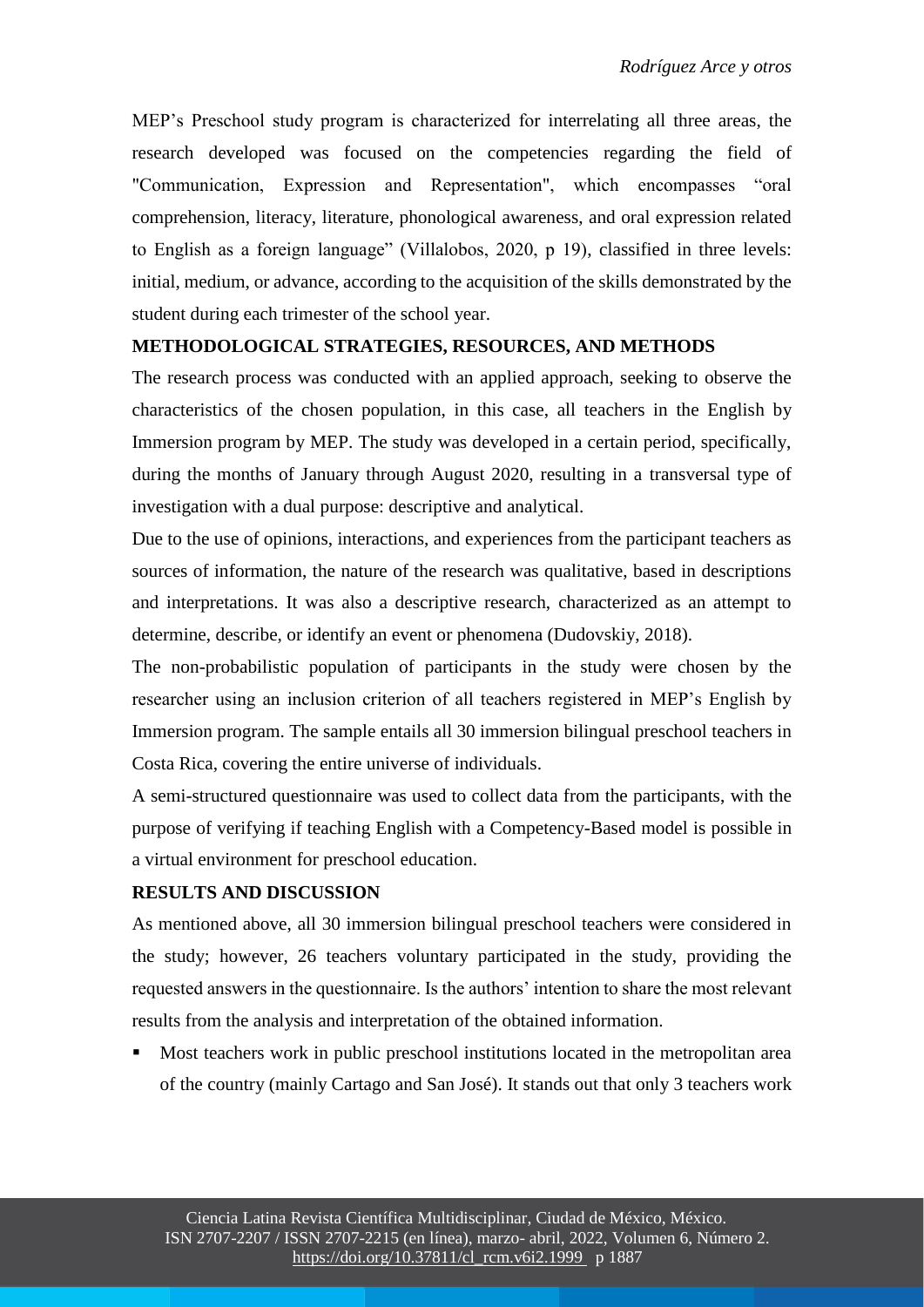in the areas of Limón and Puntarenas, and there is no evidence of an immersion teacher in the province of Guanacaste.

- 50% of the teachers have from 20 to 30 students per group. Nevertheless, only 6 teachers confirmed more than 20 and less than 30 children were currently active in the virtual classes. Most of the teachers, 19 out of 26, stated less than 20 students joined the classes during the first semester of 2020.
- According to the answers provided, 85% of the teachers agreed the "Communication, Expression, and Representation" unit of the National Preschool Program is based on learning by competencies and all participants indicated all contents and competencies were covered during the period of the study.



**Figure 1**

*Note: The figure shows the number of teachers that were able to teach the contents from the "Communication, Expression, and Representation" unit, in each of the 3 levels.*

- The Oral Expression, Oral Comprehension, and Phonological Awareness contents from the "Communication, Expression, and Representation" unit were covered up to a Medium level.
- The preschool students reached an Advanced level for the Phonological Awareness contents, according to the opinion of the teachers.
- The Reading and Writing contents were mainly assessed within an Initial level in the preschoolers.
- When asked about the strategies used to efficiently teach the contents from this unit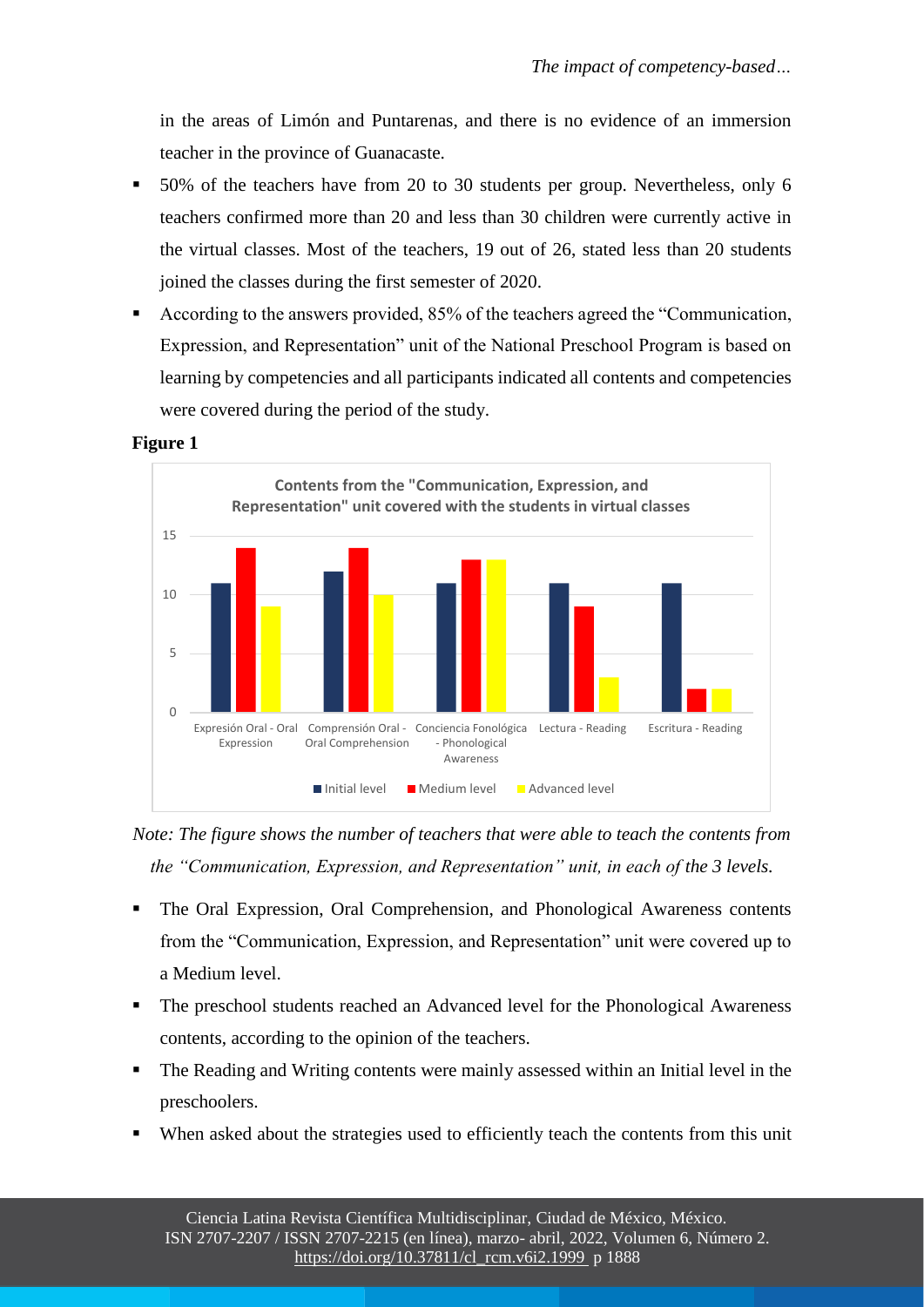of the program in a virtual modality, 65% of the teachers considered they succeeded, but it was difficult to create these strategies and around 30% stated they did not succeed.

- YouTube, educational videos, PowerPoint, educational games, and Joy School were the most used tools that facilitated teaching.
- Some strategies planned and developed by the teachers to cover the contents of the "Communication, Expression, and Representation" unit were: puppets, role play, phonological bingos, small conversations, audio exercises, riddles, jokes, short stories, audiobooks, dancing, and singing.
- 73% of the teachers considered it is possible to teach English in virtual education because of their ability to adapt to a new environment and the proper use of the right tools for this purpose. On the other hand, 27% agreed it is not possible, due to the absence of a device to join the classes, the lack of internet connection, the poor previous exposure to the language, and the constant dependence on the families to continue the learning process.
- Regarding the viability of teaching English by Immersion in a virtual environment, using the contents and competencies of the unit mentioned above, most teachers used a higher number in the scale, to show an optimistic preference, as demonstrated in the following figure.





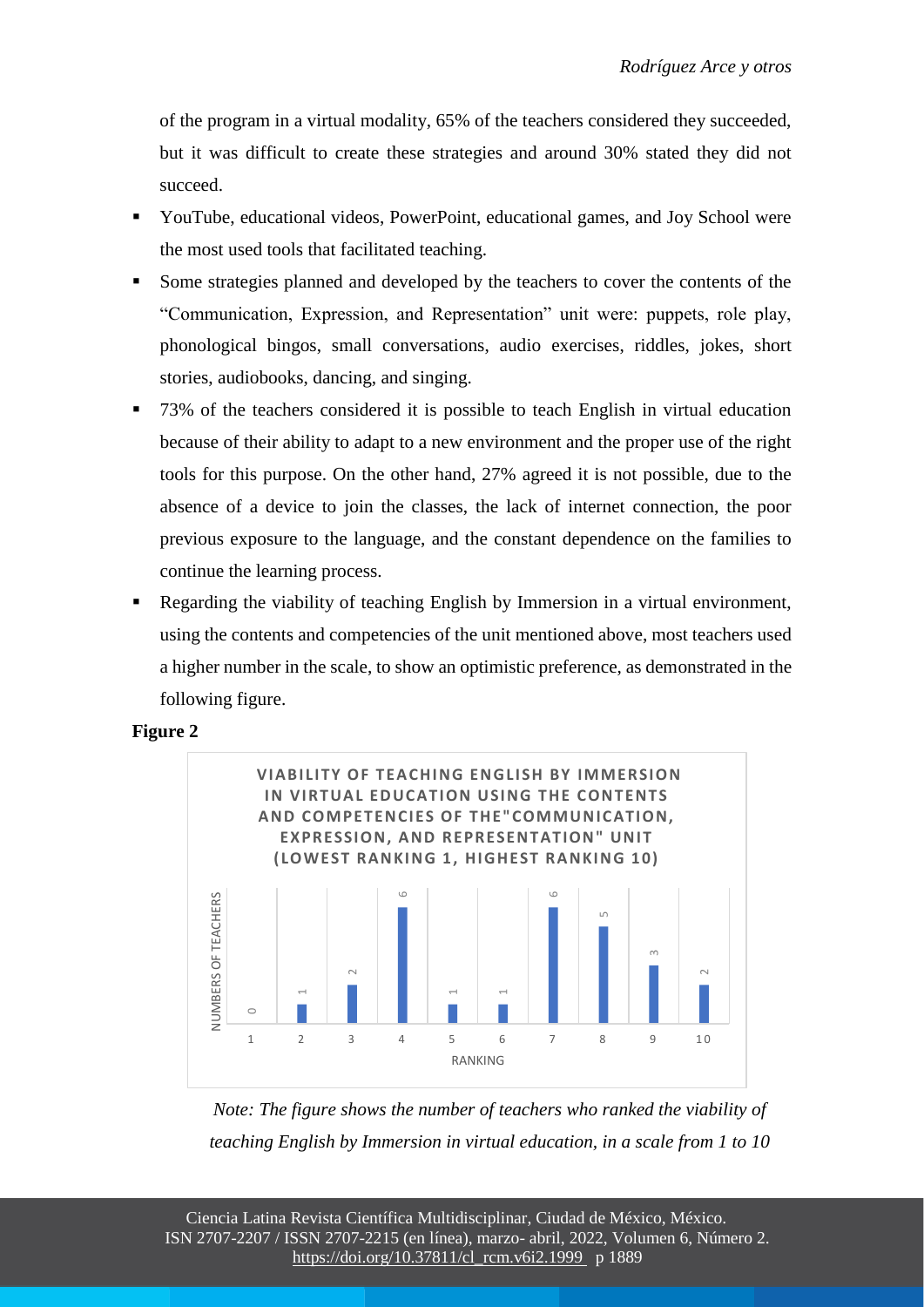- There is a general opinion from the teachers, related to the support provided by families during the virtual education process, considered between "regular" and "great", with very little support to most of the families involved in the process.
- 69% of the participants declared they received support and training from the institution, in relation to the teaching of English and the preschool curriculum.

## **CONLUSION AND FINAL CONSIDERATIONS**

## *Upon considering the information provided by the participants of the study and the subsequent analysis, the major findings indicate the following:*

- From the perspective of the English by Immersion teachers, the Competency-Based Education according to MEP's Preschool Program has had a positive impact in the virtual environment during the pandemic.
- Even thought teachers have experienced the migration process from face-to-face classes to a virtual modality in different ways, most of them agree they have been able to promote teaching based on competencies.
- More than 30 different strategies were collected from the answers given by the teachers, which demonstrate the versatility and adaptability skills teachers have been developing to cope with virtual education.
- The Reading and Writing contents from the "Communication, Expression, and Representation" unit of the Preschool Program are in need of strengthening teaching – learning strategies, to scope a higher level of acquisition in the preschool students, particularly for those preparing for basic general education, first grade in specific.
- When analyzing the correlation between competency-based teaching and the achievement of a proficient learning of the second language in the virtual environment, it has been determined that:
- Competency-based achievement is regulated by the conditions that students must have in order for a proficient language learning to be effective, including: good connectivity, good parental support, discipline and motivation. This despite many children who are in the English by immersion program are lucky to have it, others are in disadvantage (Villalobos, 2020, p.112).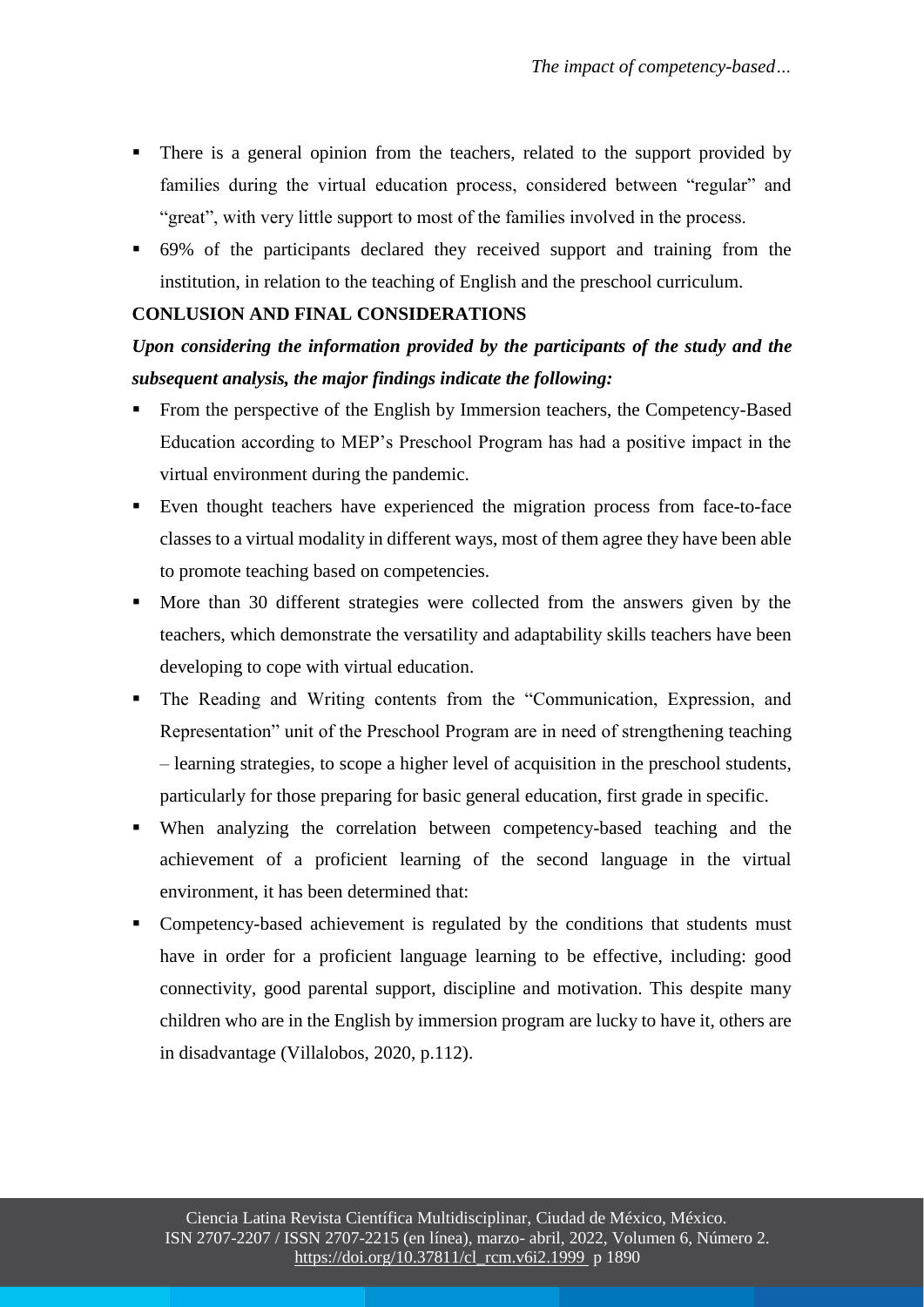The effects that virtuality has in the competency-based teaching of bilingual preschool teachers according to the unit "Communication, Expression and Representation" are mainly positive with a proper teacher training, an organized teaching process, and the appropriate support from the students' families, to foster teaching innovation and autonomous learning of a second language.

Ultimately, more specific, and deeper studies can be developed around this topic. However, the results from this research have set a precedent to encourage new investigative processes that seek to discover other challenges teachers are encountering while teaching during the COVID-19 pandemic, but mainly, to discuss the changes needed to provide them, the families, and most of all, the students, with the most accurate tools to learn, grow, and succeed in their educational process.

#### **REFERENCES**

- ABCmouse. (2020). Early Learning Academy: About us. https:[//www.abcmouse.com/about-us](http://www.abcmouse.com/about-us)
- Aguerrondo, I. (1999). El nuevo paradigma de la Educación para el siglo. <http://www.campus-oei.org/administracion/aguerrondo.htm>
- Álvarez, G; Delgado, J. (2015). Diseño de Estudios Epidemiológicos. I El Estudio Transversal: Tomando una Fotografía de la Salud y la Enfermedad. p.2[8https://www.medigraphic.com/pdfs/bolclinhosinfson/bis](https://www.medigraphic.com/pdfs/bolclinhosinfson/bis)
- Badilla, A. (2019).El nublado caminohacia una Costa Rica Bilingüe. Medium[.https://medium.com/@anbadilla/mep-alianza-para-el](https://medium.com/%40anbadilla/mep-alianza-para-el-bilingÃ¼ismo-abi-c8d5f349a857)[bilingüismo-abi-c8d5f349a857](https://medium.com/%40anbadilla/mep-alianza-para-el-bilingÃ¼ismo-abi-c8d5f349a857)
- Baimyrzaeva, M. (2018). University Of Central Asia: Beginners' Guide for Applied Research Process.<https://www.ucentralasia.org/Resources/Item/1661/EN>
- Berg, G. (2016). Britannica: Distance Education. https:[//www.britannica.com/topic/distance-learning.](http://www.britannica.com/topic/distance-learning)[between-macrolevel](https://yourbusiness.azcentral.com/difference-between-macrolevel-microlevel%20theoretical-orientation-29514.html)[microlevel theoretical-orientation-29514.html](https://yourbusiness.azcentral.com/difference-between-macrolevel-microlevel%20theoretical-orientation-29514.html)
- Bowden, J. A. (2004). Competency-based learning. In S. Stein & S. Farmer (Eds.), Connotative Learning: The Trainer's Guide to Learning Theories and Their Practical Application to Training Design (pp. 91-100). Dubuque, IA: Kendall Hunt Publishing.
- Brenes, M., Cruz, G., Gonzales, S. & Villalta, P. (2020). Ministerio de Educacion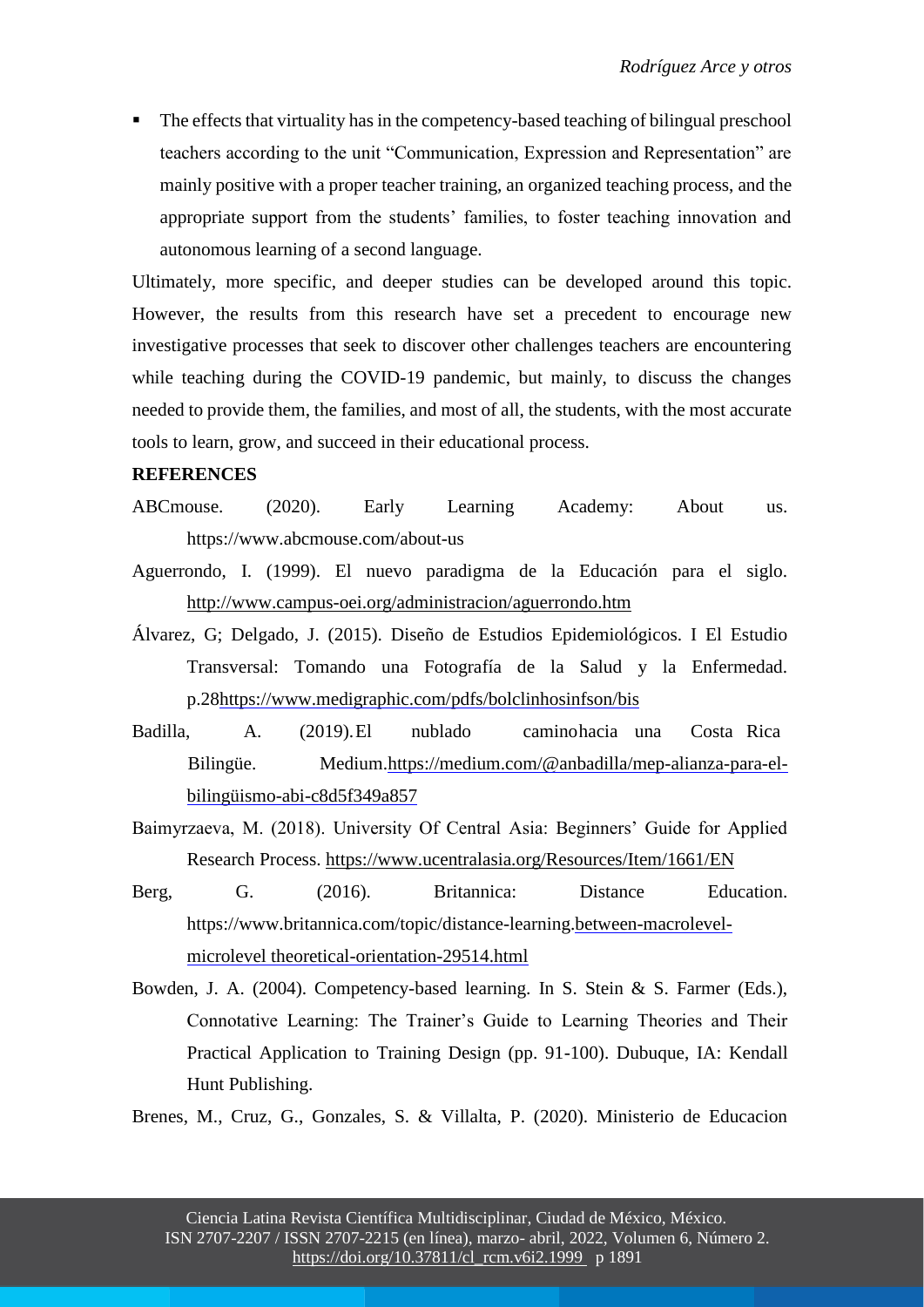Publica: Orientaciones para el apoyo del proceso educativo a distancia. 5. https:[//www.mep.go.cr/sites/default/files/orientaciones-proceso-educativo](http://www.mep.go.cr/sites/default/files/orientaciones-proceso-educativo-)distancia\_0.pdf

- Burce, A. (2014). The Fifth International Conference on E-learning: Teaching and learning in competency-based education. researchgat.com
- Campbell, L., Campbell, B.,y Dickenson, D. (2002). Inteligencias múltiples. Usos prácticos para la enseñanza y el aprendizaje. Buenos Aires, Argentina: Editorial Troquel S. A.<https://www.redalyc.org/pdf/1941/194114582017.pdf>
- Campo, M. (2009). Characteristics of language pre-school aged children and cognitive development, p. 344.Dialnet CaracteristicasDelDesarrolloCognitivoYDelLenguajeE-3265120.pdf
- Campos, A. (2010). Neuroeducación: uniendo las neurociencias a la educación en la búsqueda del desarrollo humano. Revista Digital La Educación, (143), pp. 1- 14[.http://www.educoea.org/portal/La\\_Educacion\\_Digital/laeducacion\\_143/articl](http://www.educoea.org/portal/La_Educacion_Digital/laeducacion_143/articl) es/neuro educacion.pdf
- Cano, M. (2008). La evaluación por competencias en la educación superior. *Revista Profesorado*[.https://www.ugr.es/~recfpro/rev123COL1.pdf](https://www.ugr.es/~recfpro/rev123COL1.pdf)
- Chinyi, T, & Sreenidhi, S. (2017, April) International Journal of Scientific and Research Publications, Volume 7: MULTIPLE INTELLIGENCE ASSESSMENT BASED ON HOWARD GARDNER'S RESEARCH. pp.204.
- Christensson, P. (2008, May 5). *PowerPoint Definition*. https://techterms.com Christensson, P. (2010, January 4). *Tech Terms:* ICT Definition. [https://techterms.com](https://techterms.com/)
- [CING\\_SECOND\\_LANGUAGE\\_ACQUISITION/link/5a6aa4ed0f7e9b1c12d18e26/do](https://www.researchgate.net/publication/322708295_FACTORS_INFLUENCING_SECOND_LANGUAGE_ACQUISITION/link/5a6aa4ed0f7e9b1c12d18e26/download) [wnload](https://www.researchgate.net/publication/322708295_FACTORS_INFLUENCING_SECOND_LANGUAGE_ACQUISITION/link/5a6aa4ed0f7e9b1c12d18e26/download)
- Civinini, C. (2018). The Pie Network: Costa Rica makes English Teaching a National Priority.<https://thepienews.com/news/costa-rica/>
- Coll, C. (1996). Constructivismo y educación escolar: Ni hablamos siempre de lo mismo, ni lo hacemos siempre desde la misma perspectiva epistemológica. Anuario de Psicología, (69), pp. 153-178.
- Compete 366. (2018). What is Microsoft Teams and who should be using it? https:[//www.compete366.com/blog-posts/microsoft-teams-what-is-it-and-](http://www.compete366.com/blog-posts/microsoft-teams-what-is-it-and-)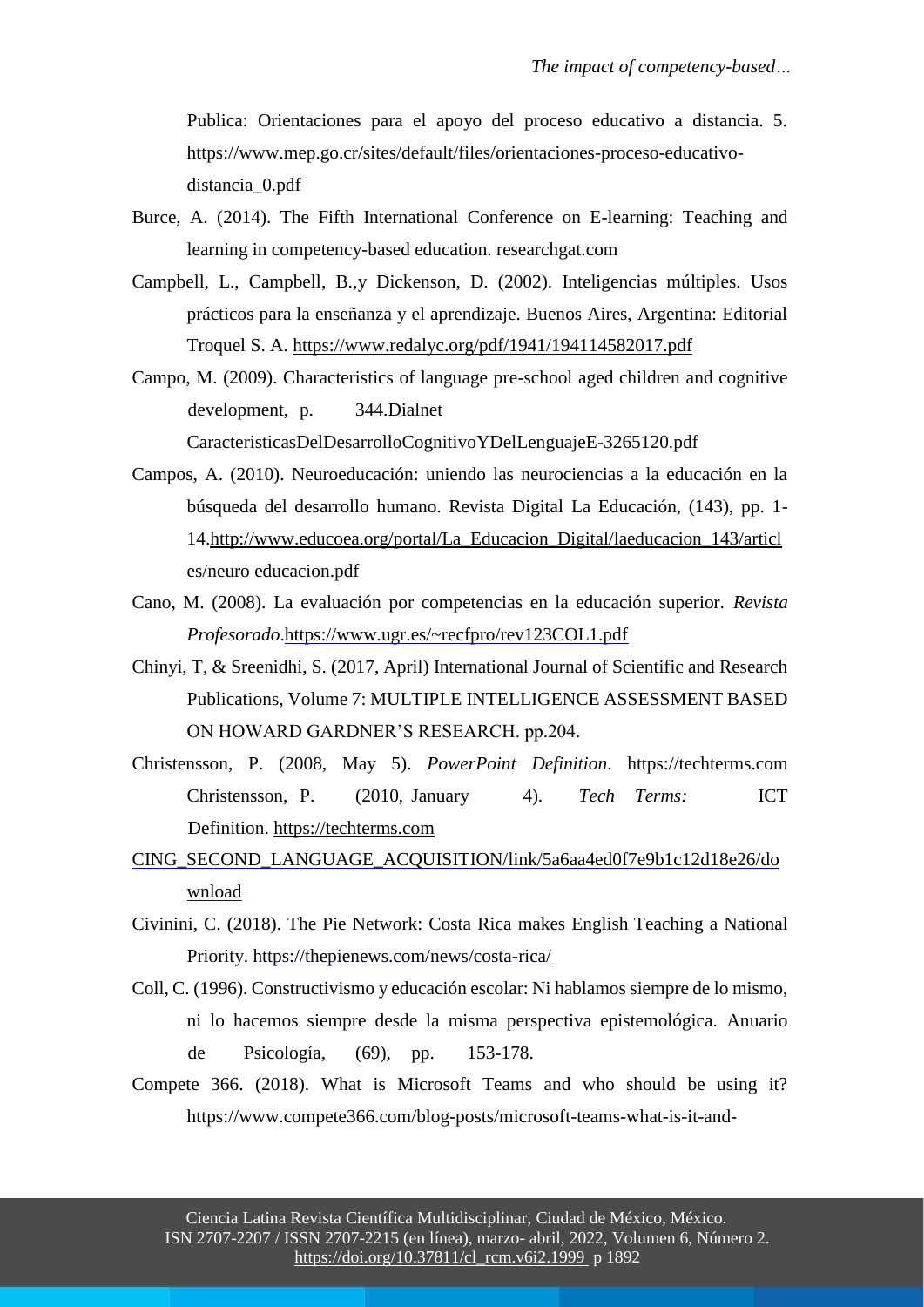should-we-be-using-it/

- Curry, L &, Docherthy, M. (2017). SLTHE SAPES: Implementing Competency-based Education, pp. 65.https://eric.ed.gov/?id=EJ1147189
- Curry, L &, Docherthy, M. (2017). SLTHE SAPES: Implementing Competency- based Education, pp. 65[.https://eric.ed.gov/?id=EJ1147189](https://eric.ed.gov/?id=EJ1147189)
- Dove, J. (2020). Digital trends: What is whatsapp? <https://www.digitaltrends.com/mobile/what-is-whatsapp/>
- Dudovskiy, J. (2018) *Research Methodology: Descriptive Research*. https://researchmethodology.net/descriptive-research/
- Dudovskiy, J. (2018) Research Methodology: Descriptive Research. <https://research-methodology.net/descriptive-research/>
- García, M & López, A. (2013). THE MULTIPLE INTELLIGENCE THEORY FOR THE TEACHING OF LANGUAGES.Dialnet.com
- Gardner, H. (1994). Estructura de la mente. La teoría de las inteligencias múltiples.México: FCE.<https://www.redalyc.org/pdf/567/56712875011.pdf>
- [Garnier,](https://presidencia.go.cr/tema/andre-garnier/) A; [Valenciano, A; & Yamuni.](https://presidencia.go.cr/tema/andres-valenciano-yamuni/) (2019). [Instituto Nacional de Aprendizaje](https://presidencia.go.cr/tema/instituto-nacional-de-aprendizaje-ina/) [INA:](https://presidencia.go.cr/tema/instituto-nacional-de-aprendizaje-ina/) Archivo Etiqueta: Alianza para el Bilingüismo (ABI). <https://presidencia.go.cr/tema/alianza-para-el-bilinguismo-abi/>
- GCFGlobal. (2020). What is YouTube? [https://edu.gcfglobal.org/en/youtube/what-](https://edu.gcfglobal.org/en/youtube/what-%20is-youtube/1/) is[youtube/1/](https://edu.gcfglobal.org/en/youtube/what-%20is-youtube/1/)
- González, Y. (2020). El Pais.cr: La Educación post pandemia. https:[//www.elpais.cr/2020/09/09/la-educacion-post-pandemia/](http://www.elpais.cr/2020/09/09/la-educacion-post-pandemia/)
- Griffith, W; & Lim, H. (2014). MEXTESOL Journal, Vol. 38, No. 2, 2014: Introduction to Competency-Based Language Teaching. [http://mextesol.net/journal/public/files/e1960d15064530ba085a29622583de](http://mextesol.net/journal/public/files/e1960d15064530ba085a29622583de18.pdf.%20pp.6)
- Hendrix, M. (2013). ResearchGate: Educational Games Are They Worth the Effort? A Literature Survey of the Effectiveness of Serious Games.
- Hernández Sampieri, R., Fernández Collado, C., & Baptista Lucio, P. (2014). Metodología de la investigación: Roberto Hernández Sampieri, Carlos Fernández Collado y Pilar Baptista Lucio (6a. ed. --.). México D.F.: McGraw- Hill. https:[//www.uca.ac.cr/wp-](http://www.uca.ac.cr/wp-content/uploads/2017/10/Investigacion.pdf)

[content/uploads/2017/10/Investigacion.pdfhttp://www.raco.cat/index.php/anuari](http://www.uca.ac.cr/wp-content/uploads/2017/10/Investigacion.pdf)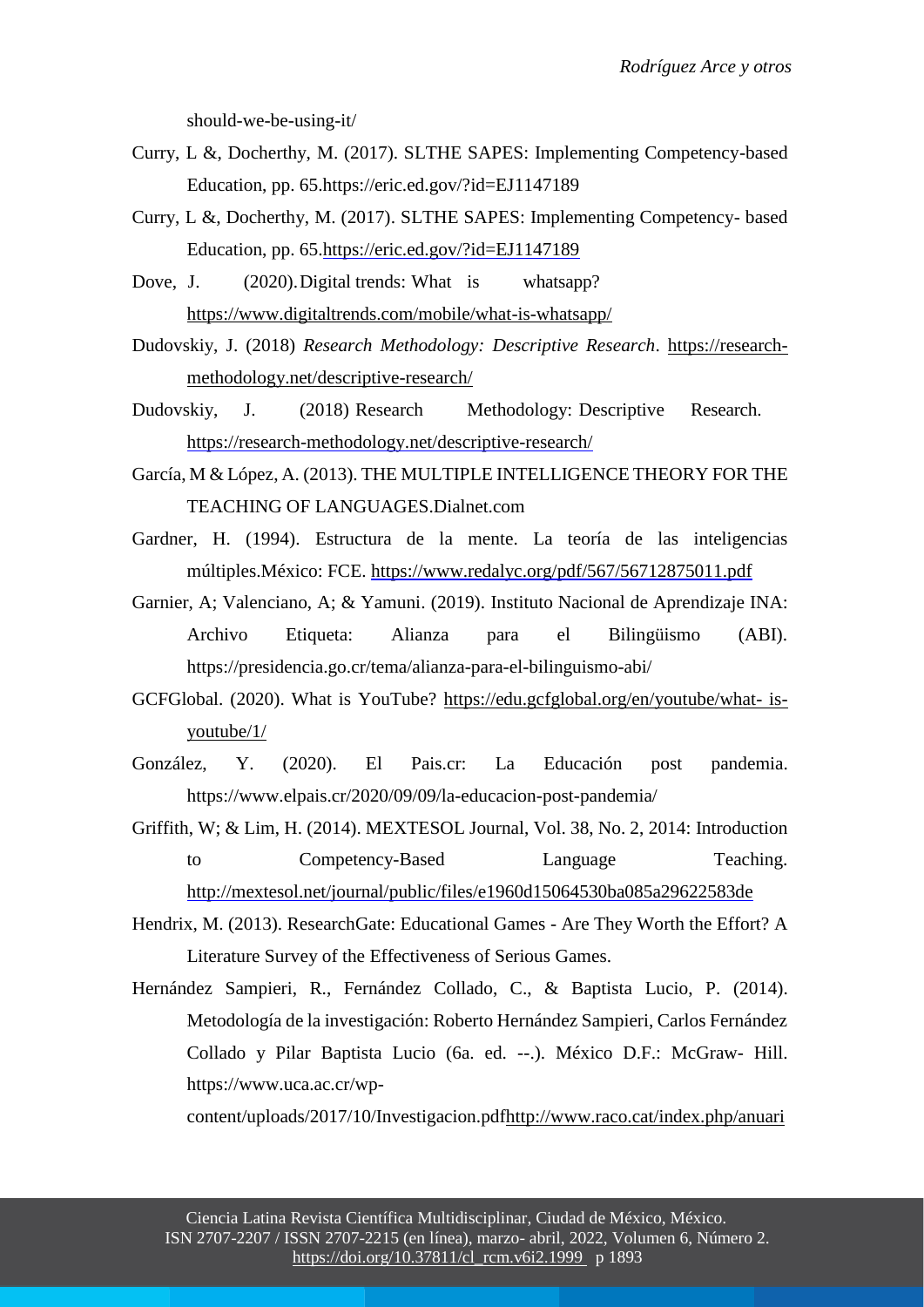[opsicologia/article/viewFile/61321/8895 5](http://www.raco.cat/index.php/anuariopsicologia/article/viewFile/61321/8895%205)

- Jensen, E. (2010). Cerebro y aprendizaje. Competencias e implicaciones educativas. Madrid: Narcea.<https://scholar.google.co.cr/>
- Joy School Leaning. (2019). Welcome to Joy School English- the world´s best EFL program[.https://joyschoolenglish.com](https://joyschoolenglish.com/)
- Khasinah, S. (2014). Universitas Islam Negeri: Factors Influencing Second Language Acquisition.

[https://www.researchgate.net/publication/322708295\\_FACTORS\\_INFLUEN](https://www.researchgate.net/publication/322708295_FACTORS_INFLUENCING_SECOND_LANGUAGE_ACQUISITION/link/5a6aa4ed0f7e9b1c12d18e26/download)

- Kim, J. (2015). Competency-based Curriculum. *J. of Education for Library and Information Science An Effective Approach to Digital Curation Education.* (56) 4, 286. https://files.eric.ed.gov/fulltext/EJ1082900.pdf
- Kleine, D; Hollow, D; Poveda, S. (2014). Children, ICT and Development. [https://www.unicefirc.org/publications/pdf/unicef\\_royalholloway\\_ict4dreport](https://www.unicefirc.org/publications/pdf/unicef_royalholloway_ict4dreport)
- Klimova, B. (2013). ELSEVIER: Teaching English to Pre-school Children, 506.ReserachGate.com
- Klimova, B., & Kacet, J. (2017). Efficacy of Computer Games on Language Learning . Turkish: TOJET: The Turkish Online Journal of Educational Technology. https://files.eric.ed.gov/fulltext/EJ1160637.pdf
- Kresten, K; & Rohde, A. (2013). Lund University: Teaching English to young Learners,p.107-159. [https://www.researchgate.net/profile/Catrin\\_Norrby/publication/269690577Lan](https://www.researchgate.net/profile/Catrin_Norrby/publication/269690577_Language_Acquisition_and_Use_in_Multilingual_Contexts_Theory_and_Practice/links/58b1b963aca2725b5416ed56/Language-Acquisition-and-Use-in-Multilingual-Contexts-Theory-and-Practice.pdf#page%3D108) [guage\\_Acquisition\\_and\\_Use\\_in\\_Multilingual\\_Contexts\\_Theory\\_and\\_Practice/li](https://www.researchgate.net/profile/Catrin_Norrby/publication/269690577_Language_Acquisition_and_Use_in_Multilingual_Contexts_Theory_and_Practice/links/58b1b963aca2725b5416ed56/Language-Acquisition-and-Use-in-Multilingual-Contexts-Theory-and-Practice.pdf#page%3D108) [nks/58b1b963aca2725b5416ed56/Language-Acquisition-and-Use-in-](https://www.researchgate.net/profile/Catrin_Norrby/publication/269690577_Language_Acquisition_and_Use_in_Multilingual_Contexts_Theory_and_Practice/links/58b1b963aca2725b5416ed56/Language-Acquisition-and-Use-in-Multilingual-Contexts-Theory-and-Practice.pdf#page%3D108)[Multilingual-Contexts-Theory-and-Practice.pdf#page=108](https://www.researchgate.net/profile/Catrin_Norrby/publication/269690577_Language_Acquisition_and_Use_in_Multilingual_Contexts_Theory_and_Practice/links/58b1b963aca2725b5416ed56/Language-Acquisition-and-Use-in-Multilingual-Contexts-Theory-and-Practice.pdf#page%3D108)
- Levine, E; Patrick, S. (2019). Aurora Institute: What is Competency- Based Education[?https://eric.ed.gov/?q=competency+based+education&id=ED604019](https://eric.ed.gov/?q=competency%2Bbased%2Beducation&id=ED604019)
- Lizano, K; Umaña, M. (2008). Universidad Nacional de Costa Rica: La teoría de las inteligencias múltiples en la práctica docente en educación preescolar.*Revista Educare*.https:[//www.redalyc.org/pdf/1941/194114582017.pdf](http://www.redalyc.org/pdf/1941/194114582017.pdf)
- Lobo, K. (2020). Guanacaste a la altura: La Educación en Costa Rica en tiempos de pandemia. [https://www.guanacastealaaltura.com/index.php/la](https://www.guanacastealaaltura.com/index.php/la-provincia/item/3723-la-educacion-en-costa-rica-en-tiempos-de-pandemia)[provincia/item/3723-la-educacion-en-costa-rica-en-tiempos-de-pandemia](https://www.guanacastealaaltura.com/index.php/la-provincia/item/3723-la-educacion-en-costa-rica-en-tiempos-de-pandemia)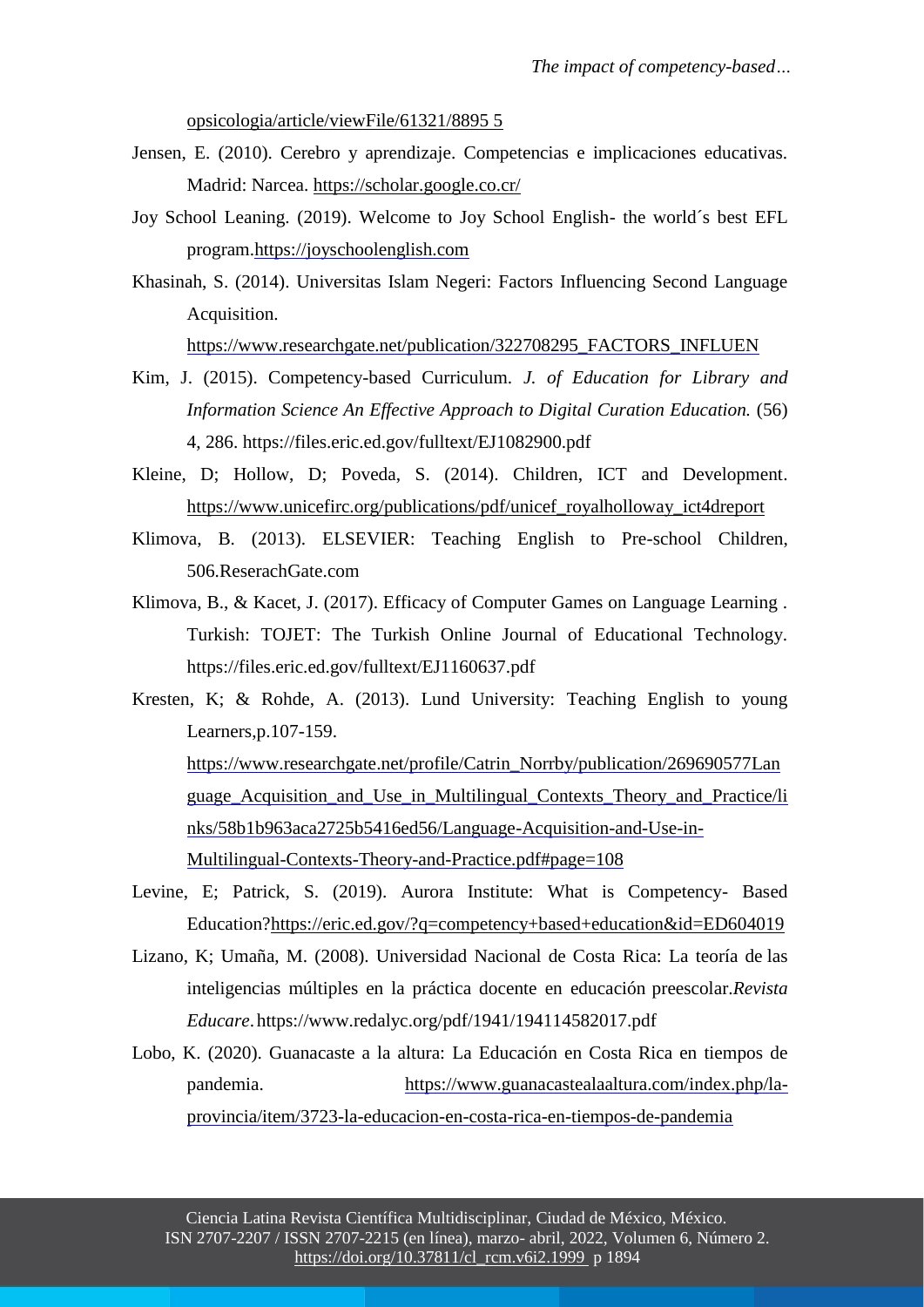- López, A; Mejía, E & Vargas, J. (2018). Universidad Católica de Manizales: Evaluación por competencias camino al desempeño integral. fro[m:www.ucm.edu.co/wpcontent/uploads/2019/02/cartilla\\_competencias\\_](http://www.ucm.edu.co/wpcontent/uploads/2019/02/cartilla_competencias_) educacion.pdf.
- Lynch, R. (2018). Scuttle Bugs Child Development Center: Multiple Intelligences in Early Childhood Education. [https://www.scuttlebugscdc.com/2018/10/24/multiple-intelligences-early](https://www.scuttlebugscdc.com/2018/10/24/multiple-intelligences-early-childhood-education/)[childhood-education/](https://www.scuttlebugscdc.com/2018/10/24/multiple-intelligences-early-childhood-education/)
- Marín, A. (2008). Metodología de la Investigación: Clasificación de la investigación. <https://metinvestigacion.wordpress.com/>
- Martínez, S; Rochera, M. (2010). LAS PRÁCTICAS DE EVALUACIÓN DE COMPETENCIAS EN LA EDUCACIÓN PREESCOLAR MEXICANA A PARTIR DE LA REFORMA CURRICULAR Análisis desde un modelo socioconstructivista y situado. *Revista Mexicana de Investigación Educativa,* 15. fro[m:www.scielo.org.mx/pdf/rmie/v15n47/v15n47a3.pdf](http://www.scielo.org.mx/pdf/rmie/v15n47/v15n47a3.pdf)
- Matthews, M. R. (2000). Appraising constructivism in science and mathematics education. En Phillips, D. (Ed.). Constructivism in education: Opinions and second opinions on controversial issues. (pp. 161-192). https://eric.ed.gov/?id=ED458689
- Mcleod, S. (2018). Simply Psychology: Questionnaire: Definition, Examples, Design and Types. https:[//www.simplypsychology.org/questionnaires.html](http://www.simplypsychology.org/questionnaires.html)
- Mendivelso, F. & Rodríguez, M. (2018). Tópicos en investigación clínica: Diseño de investigación de Corte Transversal. [https://www.researchgate.net/publication/329051321\\_Diseno\\_de\\_investigacion](https://www.researchgate.net/publication/329051321_Diseno_de_investigacion_de_Corte_Transversal/link/5c1aa22992851c22a3381550/download) [\\_de\\_Corte\\_Transversal/link/5c1aa22992851c22a3381550/download](https://www.researchgate.net/publication/329051321_Diseno_de_investigacion_de_Corte_Transversal/link/5c1aa22992851c22a3381550/download)
- Ministerio de Educación nacional Colombia. (2009). Desarrollo infantil y competencias en la primera infancia: Desarrollo y competencias de los ninos de 3- 5 años, 10. pp. 66-80.

Ministerio de Educación Pública. (2010). Desarrollo Psicolingüístico y su inferencia en los procesos de

comunicación[.www.mep.go.cr/sites/default/files/recursos/archivo/antologia\\_](http://www.mep.go.cr/sites/default/files/recursos/archivo/antologia_)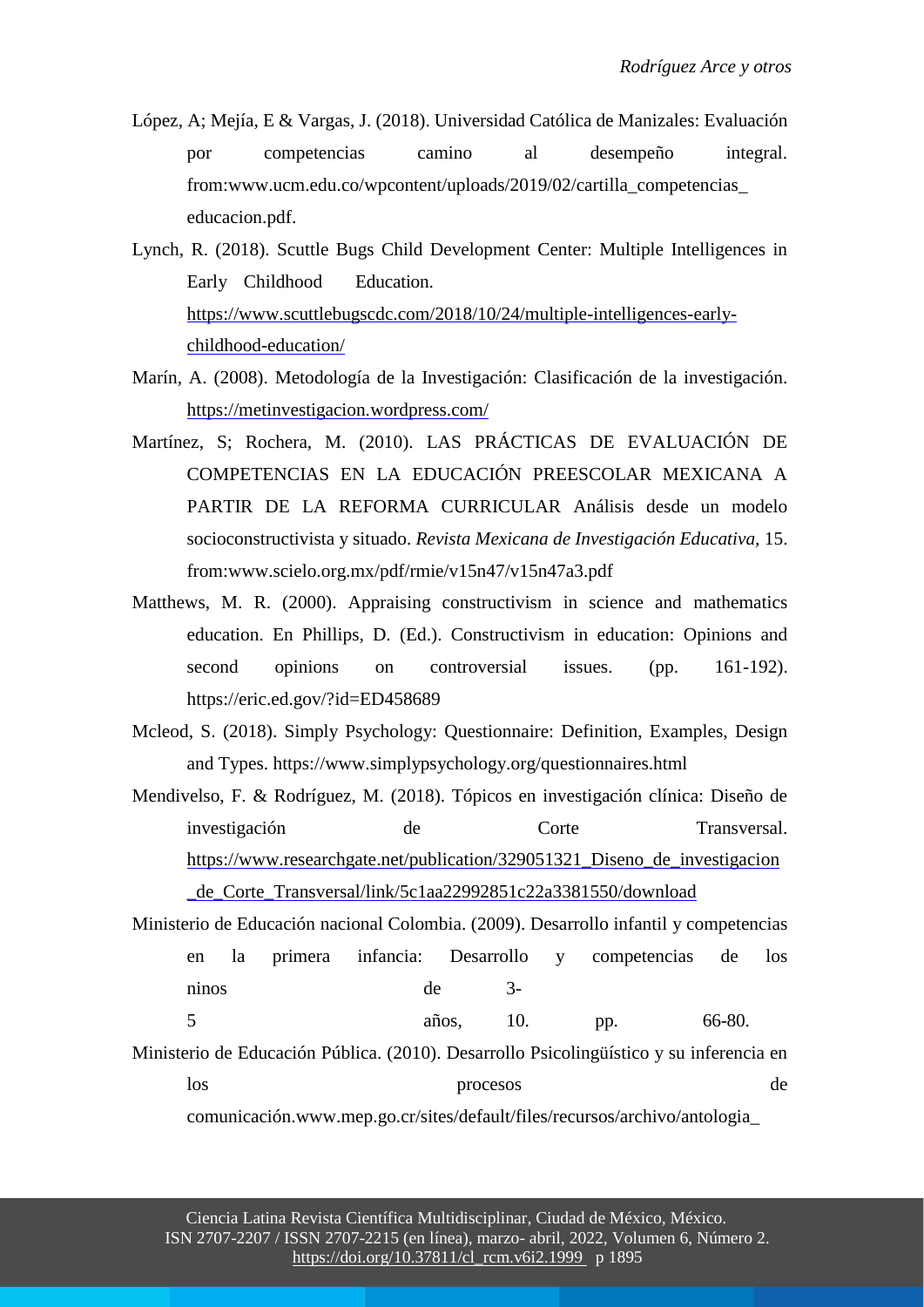desarrollo\_psicolinguistico.pdf

- Ministerio de Educación Pública. (2014). Programa de Estudio de Educación Preescolar. P. 12. [https://www.mep.go.cr/sites/default/files/page/adjuntos/programa.pdf.](https://www.mep.go.cr/sites/default/files/page/adjuntos/programa.pdf)
- Ministerio de Educación Pública. (2019). Directriz N° DM-0004-2-2019. (1- 2)[.https://www.mep.go.cr/sites/default/files/page/adjuntos/directriz-dm004-2-](https://www.mep.go.cr/sites/default/files/page/adjuntos/directriz-dm004-2-2019.pdf) [2019.pdf](https://www.mep.go.cr/sites/default/files/page/adjuntos/directriz-dm004-2-2019.pdf)
- Miras, F; Martínez, M; Padilla, D; Perez, M & Rodríguez, C. (2008). International Journal Development and Educational Psychology: Psicología de la Educacion.2.pp.180.

[http://infad.eu/RevistaINFAD/2008/n1/volumen2/INFAD\\_010220\\_177-184.pdf](http://infad.eu/RevistaINFAD/2008/n1/volumen2/INFAD_010220_177-)

- Mora, C y Vindas, M. (2002). Sistematización del diseño de una propuesta curricular basada en la teoría de las inteligencias múltiples para niños de 5 y 6 años. https:[//www.redalyc.org/pdf/1941/194114582017.pdf](http://www.redalyc.org/pdf/1941/194114582017.pdf)
- Mosalanejad, L., Shahsavari, S.,Sobhanian, S. Dastpak, M. (2012) Turkish Online Journal of Distance Education: The Effect of Virtual vs Traditional learning in achieving competency-based skills. v13 n2 p69-75 Apr 2012.https://eric.ed.gov/?id=EJ983623
- Muluh, C. (2012) The Competency Based Approach to English Language Education and the Walls between the Classroom and the Society in Cameroon: Pulling Down the Walls: Theory and Practice in Language Studies, Vol. 2, No. 3, pp. 516-523, March

2012[.http://www.academypublication.com/issues/past/tpls/vol02/03/12.pdf](http://www.academypublication.com/issues/past/tpls/vol02/03/12.pdf)

- Muslim, A. (2017). Non-probability and possibility sampling: Communications Research.https:[//www.researchgate.net/publication/319066480\\_NonProbabi](http://www.researchgate.net/publication/319066480_NonProbabi) lity\_and\_Probability\_Sampling
- National Forum on Education Statistics. (2015). Forum Guide to Elementary/Secondary Virtual Education Data. (NFES 2016-095). U.S. Department of Education. Washington, DC: National Center for Education Statistics[.https://files.eric.ed.gov/fulltext/ED565838.pdf](https://files.eric.ed.gov/fulltext/ED565838.pdf)
- Navarro, D. (2006). Universidad de Costa Rica: La teoría de las inteligencias múltiples y la programación, ejecución y evaluación en la enseñanza y aprendizaje del inglés. [https://revistas.ucr.ac.cr/index.php/pensamiento-](https://revistas.ucr.ac.cr/index.php/pensamiento-%20actual/article/view/6670) actual/article/view/6670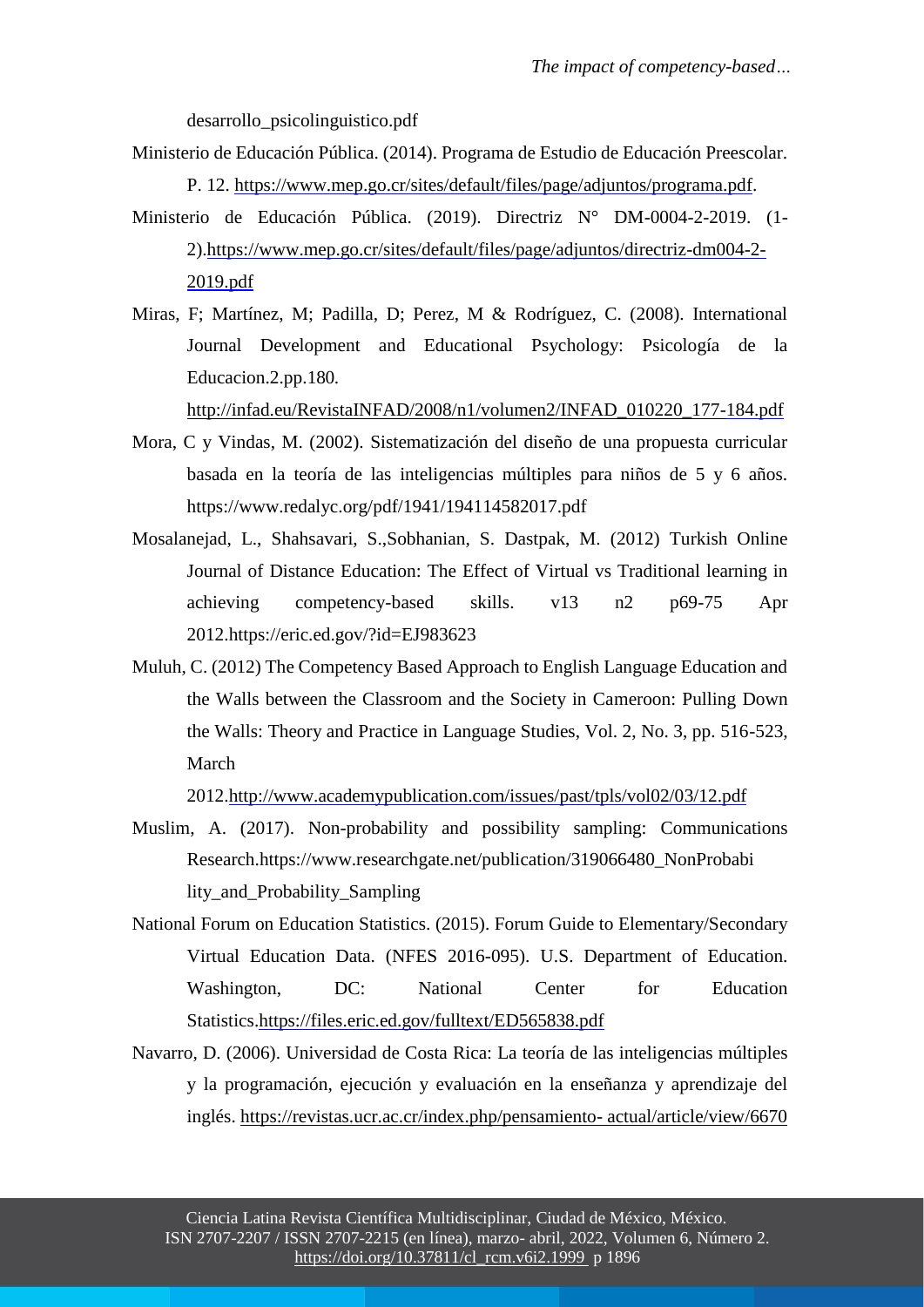- Nieto, R. (2012). Universidad Pedagógica y Tecnológica de Colombia: Educación Virtual o Virtualidad en la Educación. Vol. 14 No. 19, julio. pp.138.https:/[/www.redalyc.org/pdf/869/86926976007.pdf](http://www.redalyc.org/pdf/869/86926976007.pdf)
- Ortiz, D. (2015). El constructivismo como teoría y método de enseñanza[.https://www.researchgate.net/publication/318610946\\_El\\_constructivi](https://www.researchgate.net/publication/318610946_El_constructivismo_como_teoria_y_metodo_de_ensenanza/link/5972b5690f7e9b40169451b8/download) [smo\\_como\\_teoria\\_y\\_metodo\\_de\\_ensenanza/link/5972b5690f7e9b40169451b8/](https://www.researchgate.net/publication/318610946_El_constructivismo_como_teoria_y_metodo_de_ensenanza/link/5972b5690f7e9b40169451b8/download) [downloado\\_en\\_la\\_Educacion\\_virtual](https://www.researchgate.net/publication/318610946_El_constructivismo_como_teoria_y_metodo_de_ensenanza/link/5972b5690f7e9b40169451b8/download)
- Racheva, V. (2017). VEDAMO E-learning is easy: What is virtual learning? https:[//www.vedamo.com/knowledge/what-is-virtual-learning/](http://www.vedamo.com/knowledge/what-is-virtual-learning/)
- Renart, L. (2005). Universidad Virtual de Quilmes: Communicative Competence in Children: SpanishEnglish Bilinguality. p. 1942. [www.lingref.com/isb/4/150ISB4.PDF](http://www.lingref.com/isb/4/150ISB4.PDF)
- ResearchGate.com
- Richards, J & Rodgers, T. (2001). Cambridge University: Approaches and Methods in Language Teaching. [https://www.novaconcursos.com.br/blog/pdf/richards-jack](https://www.novaconcursos.com.br/blog/pdf/richards-jack-c.-%26-rodgers.pdf)[c.-&-rodgers.pdf](https://www.novaconcursos.com.br/blog/pdf/richards-jack-c.-%26-rodgers.pdf)

Robbins, S. (2004). Comportamiento organizacional. México: Pearson Educación.

- Santos, Y. (2010). ¿CÓMO SE PUEDEN APLICAR LOS DISTINTOS PARADIGMAS DE LA INVESTIGACIÓN CIENTÍFICA A LA CULTURA FÍSICA Y EL DEPORTE? Revista Pódium, (11) 5.
- Stafford University, (2020). What's the difference between Online Learning and Distance Learning. [https://www.staffordglobal.org/articles-and-blogs/whats-](https://www.staffordglobal.org/articles-and-blogs/whats-the-difference-between-online-and-distance-learning/)
- Suarez, Z. (2012). Universidad Estatal a Distancia: Constructivismo en educación: ilusiones y dilema

<https://revistas.uned.ac.cr/index.php/revistacalidad/article/view/432>

- Teach Thought Staff (2016).What is competency- Based Education?https:[//www.teachthought.com/learning/what-is-competency-](http://www.teachthought.com/learning/what-is-competency-) basedlearning/
- Texeira, A.; Navarro, E. (2011).Constructivismo en la Educación

Virtual[.https://www.researchgate.net/publication/304347794\\_Constructivism](https://www.researchgate.net/publication/304347794_Constructivismo_en_la_Educacion_virtual) [the-difference-between-online-and-distance-learning/](https://www.staffordglobal.org/articles-and-blogs/whats-the-difference-between-online-and-distance-learning/)